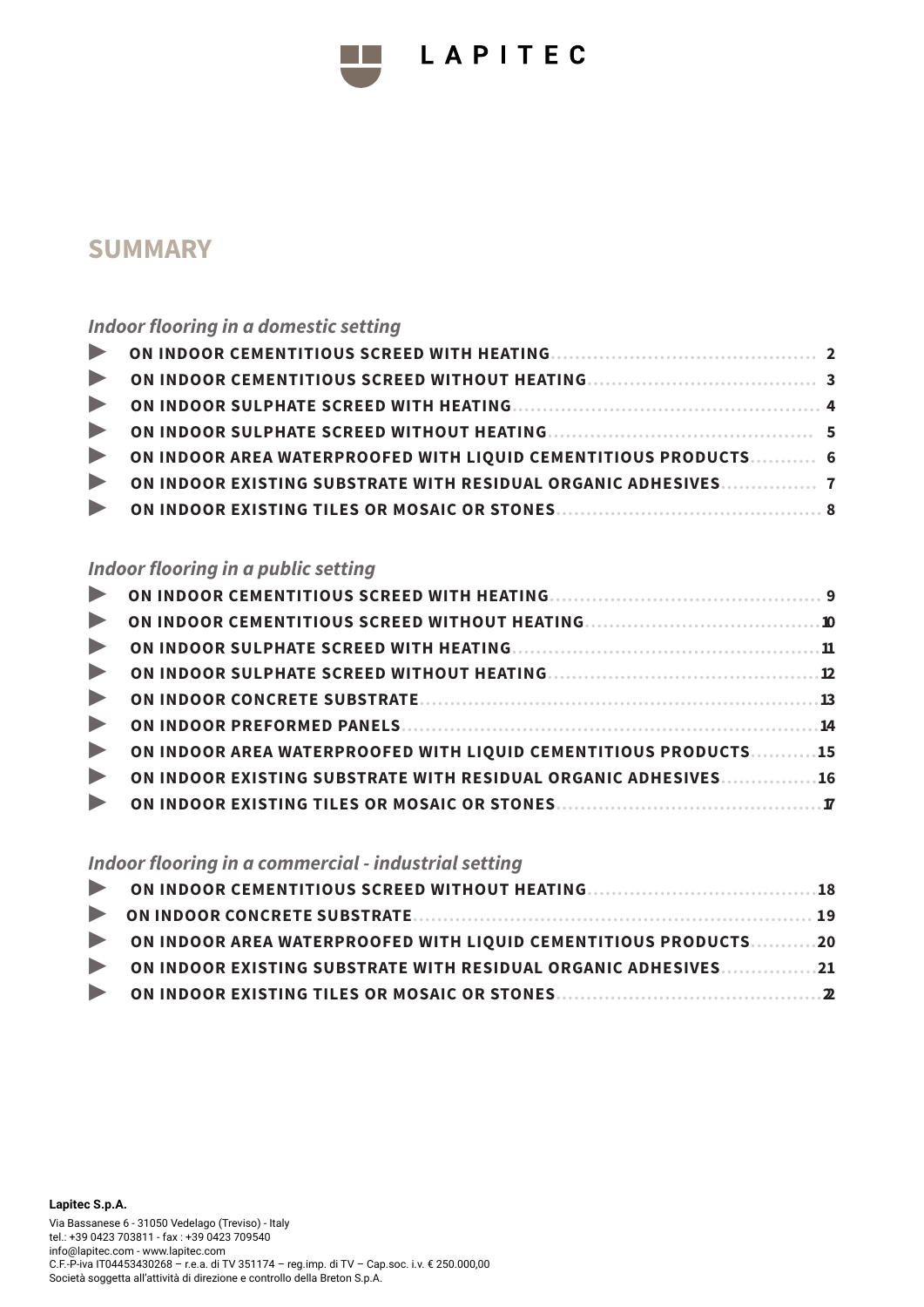

## Installation of sintered stone flooring with adhesive and with or without reinforced mesh, up to 5,050 cm<sup>2</sup>

### ON INDOOR CEMENTITIOUS SCREED WITH HEATING

Provision and installation, on indoor cementitious screed with heating, of new flooring with Lapitec sintered stone (largest format of up to 5,050 cm2) compliant with standard \_\_\_\_\_\_\_\_\_; thickness 12, 20 mm; in the colour and finish selected by Construction Management; installed with open gaps of no less than 2 mm; maintaining a minimum gap of 5 mm from peripheral (around columns, corners, wall to floor or wall to roof, stair risers...); with improved deformable or highly deformable cementitious adhesive belonging to class C2S1/S2, in keeping with standard EN 120004. The surface for adhesion between the slabs and the substrate must be guaranteed at 85%, for large slabs (>3600 cm2) the adhesion surface must be 95% and the remaining portion in contact.

Gaps must be sealed with improved cementitious grout, class CG2WA in compliance with standard EN 13888.

The specifications for the \_\_\_\_\_\_\_\_\_\_\_\_\_\_ substrate must comply with applicable standards. Before beginning the installation, the installer will need to verify suitability and ensure compliance with the requirements listed below:

- compactness
- coplanarity (on 2 m span, for adhesives of thickness >5 mm deflections of about 2 mm are permissible, for adhesives of ≤5 mm deflections of no more than 1.5 mm)
- ageing
- cleaning of surfaces (no dusts, oils, fats or dirty).

Sintered stone slabs must meet the following specifications:

Dimensions: 1,500x3,365 mm (EN 14617-16) Density: 2,400 kg/m3 (EN 14617-1) Elastic modulus (E): 60 GPa (EN 14617-2) Flexural strength  $(\sigma k)$ : 42 MPa (EN 14617-2) Compressive strength: 483 N/mm2 (ASTM C170) Linear thermal expansion coefficient: 6.3 x 10-6 °C-1 (EN 14617-11) Reaction to fire: A1 (EN 13501-1) Resistance to acids and bases: C4 – Resistant (EN 146217-10). Water absorption: <0.1% Slipperiness properties: R

- fees and the preparation of the substrate
- the provision and application of the adhesive
- the shaping of elastic expansion joints, forming squares where the ratio of the sides is no greater than 1.5 and with an area of no more than 25.00 m<sup>2</sup> and the sealing of these with a specific elastic sealant
- any profiles in perforated brass for the separation of diverse floorings
- the sealing of joints with the colour selected by Construction Management
- the subsequent cleaning of the surface with suitable detergents and later rinsing
- the cutting, scrap removal, cleaning and removal of waste material at the end of the work, the separate collection of waste material, the final transportation and consignment to the waste dump
- anything else necessary for a thoroughly complete, state-of-the-art job.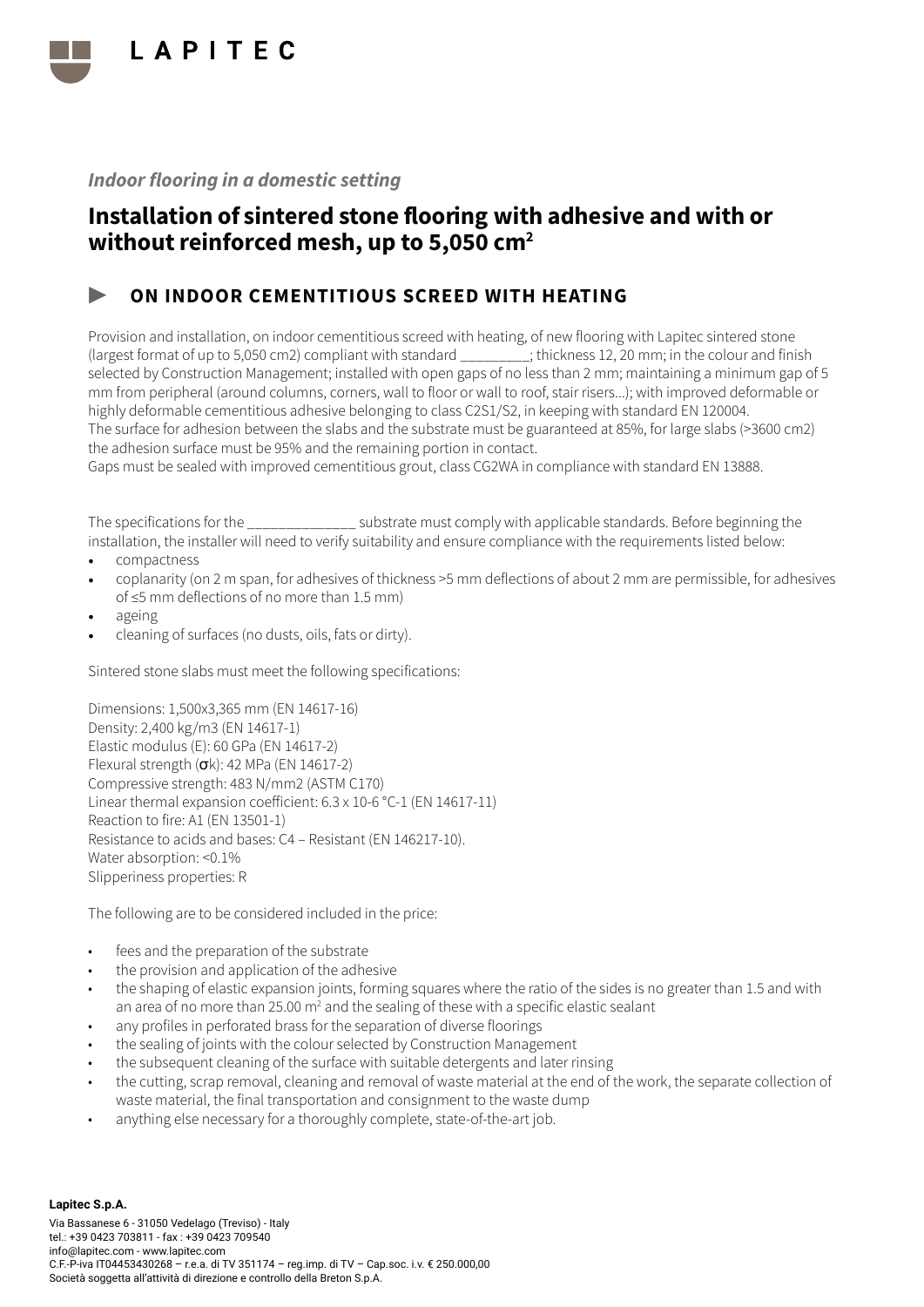

## Installation of sintered stone flooring with adhesive and with or without reinforced mesh, up to 5,050 cm<sup>2</sup>

### ON INDOOR CEMENTITIOUS SCREED WITHOUT HEATING

Provision and installation, on door cementitious screed without heating, of new flooring with Lapitec sintered stone (largest format of up to 5,050 cm2) compliant with standard \_\_\_\_\_\_\_\_\_; thickness 12, 20 mm; in the colour and finish selected by Construction Management; installed with open gaps of no less than 5 mm; maintaining a minimum gap of 5 mm from peripheral (around columns, corners, wall to floor or wall to roof, stair risers...); with improved cementitious adhesive belonging to class C2, in keeping with standard EN 120004.

The surface for adhesion between the slabs and the substrate must be guaranteed at 85%, for large slabs (>3600 cm2) the adhesion surface must be 95% and the remaining portion in contact.

Gaps must be sealed with improved cementitious grout, class CG2WA in compliance with standard EN 13888.

The specifications for the \_\_\_\_\_\_\_\_\_\_\_\_\_\_ substrate must comply with applicable standards. Before beginning the installation, the installer will need to verify suitability and ensure compliance with the requirements listed below:

- compactness
- coplanarity (on 2 m span, for adhesives of thickness >5 mm deflections of about 2 mm are permissible, for adhesives of ≤5 mm deflections of no more than 1.5 mm)
- ageing
- cleaning of surfaces (no dusts, oils, fats or dirty).

Sintered stone slabs must meet the following specifications:

Dimensions: 1,500x3,365 mm (EN 14617-16) Density: 2,400 kg/m3 (EN 14617-1) Elastic modulus (E): 60 GPa (EN 14617-2) Flexural strength  $(\sigma k)$ : 42 MPa (EN 14617-2) Compressive strength: 483 N/mm2 (ASTM C170) Linear thermal expansion coefficient: 6.3 x 10-6 °C-1 (EN 14617-11) Reaction to fire: A1 (EN 13501-1) Resistance to acids and bases: C4 – Resistant (EN 146217-10). Water absorption: <0.1% Slipperiness properties: R

- fees and the preparation of the substrate
- the provision and application of the adhesive
- the shaping of elastic expansion joints, forming squares where the ratio of the sides is no greater than 1.5 and with an area of no more than 25.00 m<sup>2</sup> and the sealing of these with a specific elastic sealant
- any profiles in perforated brass for the separation of diverse floorings
- the sealing of joints with the colour selected by Construction Management
- the subsequent cleaning of the surface with suitable detergents and later rinsing
- the cutting, scrap removal, cleaning and removal of waste material at the end of the work, the separate collection of waste material, the final transportation and consignment to the waste dump
- anything else necessary for a thoroughly complete, state-of-the-art job.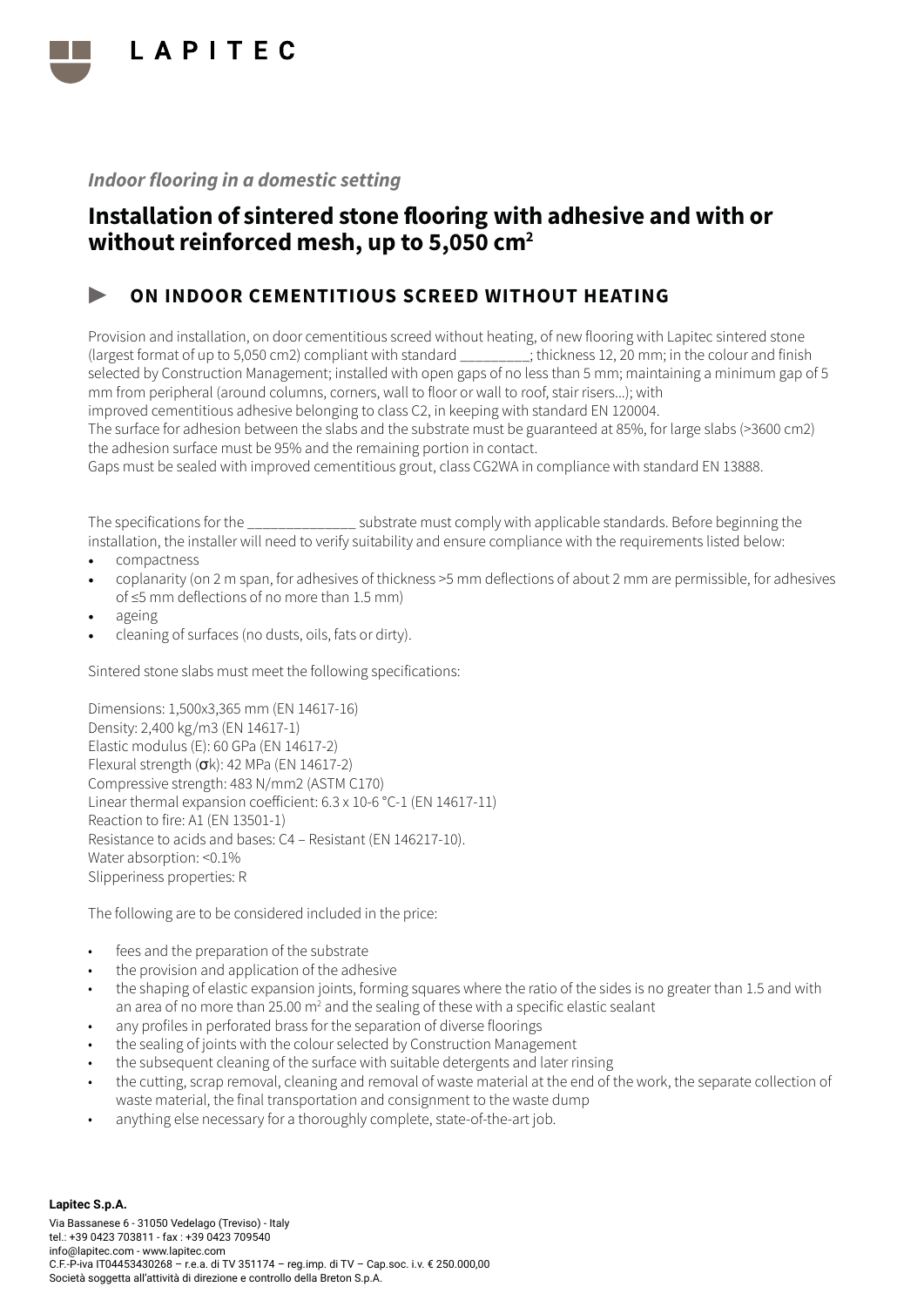

## Installation of sintered stone flooring with adhesive and with or without reinforced mesh, up to 5,050 cm<sup>2</sup>

### ON INDOOR SULPHATE SCREED WITH HEATING

Provision and installation, on indoor sulphate (anhydrite) screed with heating, of new flooring with Lapitec sintered stone (largest format of up to 5,050 cm2) compliant with standard \_\_\_\_\_\_\_\_\_; thickness 12, 20 mm; in the colour and finish selected by Construction Management; installed with open gaps of no less than 2 mm; maintaining a minimum gap of 5 mm from peripheral cladding (around columns, corners, wall to floor or wall to roof, stair risers...); with improved deformable or highly deformable cementitious adhesive belonging to class C2S1/S2, in keeping with standard EN 120004.

The surface for adhesion between the slabs and the substrate must be guaranteed at 85%, for large slabs (>3600 cm2) the adhesion surface must be 95% and the remaining portion in contact.

Gaps must be sealed with improved cementitious grout, class CG2WA in compliance with standard EN 13888.

The specifications for the \_\_\_\_\_\_\_\_\_\_\_\_\_\_ substrate must comply with applicable standards. Before beginning the installation, the installer will need to verify suitability and ensure compliance with the requirements listed below:

- compactness
- coplanarity (on 2 m span, for adhesives of thickness >5 mm deflections of about 2 mm are permissible, for adhesives of ≤5 mm deflections of no more than 1.5 mm)
- ageing
- cleaning of surfaces (no dusts, oils, fats or dirty).

Sintered stone slabs must meet the following specifications:

Dimensions: 1,500x3,365 mm (EN 14617-16) Density: 2,400 kg/m3 (EN 14617-1) Elastic modulus (E): 60 GPa (EN 14617-2) Flexural strength  $(\sigma k)$ : 42 MPa (EN 14617-2) Compressive strength: 483 N/mm2 (ASTM C170) Linear thermal expansion coefficient: 6.3 x 10-6 °C-1 (EN 14617-11) Reaction to fire: A1 (EN 13501-1) Resistance to acids and bases: C4 – Resistant (EN 146217-10). Water absorption: <0.1% Slipperiness properties: R

- fees and the preparation of the substrate
- the provision and application of the adhesive
- the shaping of elastic expansion joints, forming squares where the ratio of the sides is no greater than 1.5 and with an area of no more than 25.00 m<sup>2</sup> and the sealing of these with a specific elastic sealant
- any profiles in perforated brass for the separation of diverse floorings
- the sealing of joints with the colour selected by Construction Management
- the subsequent cleaning of the surface with suitable detergents and later rinsing
- the cutting, scrap removal, cleaning and removal of waste material at the end of the work, the separate collection of waste material, the final transportation and consignment to the waste dump
- anything else necessary for a thoroughly complete, state-of-the-art job.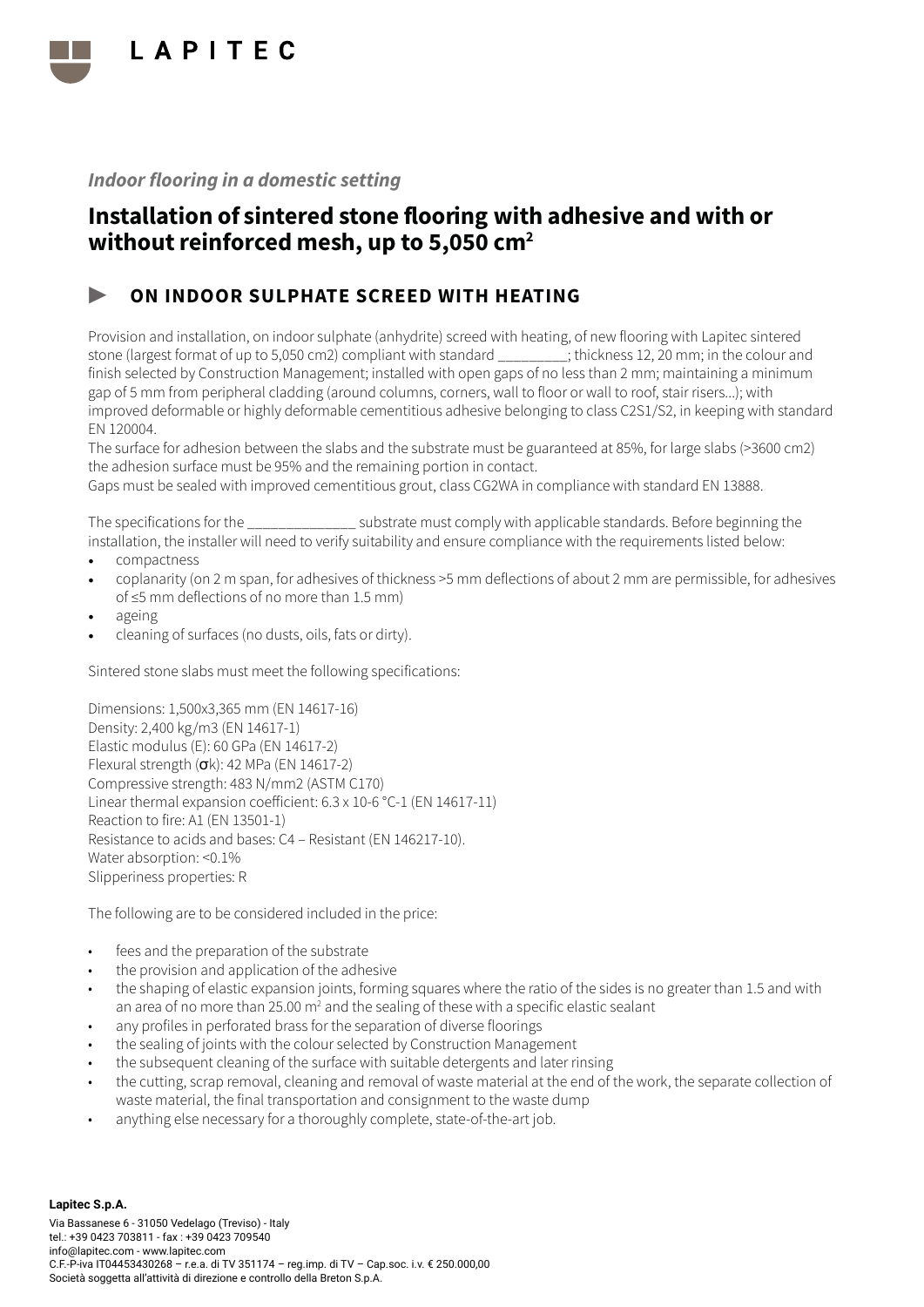

## Installation of sintered stone flooring with adhesive and with or without reinforced mesh, up to 5,050 cm<sup>2</sup>

### ON INDOOR SULPHATE SCREED WITHOUT HEATING

Provision and installation, on indoor sulphate (anhydrite) screed without heating, of new flooring with Lapitec sintered stone (largest format of up to 5,050 cm2) compliant with standard \_\_\_\_\_\_\_\_\_; thickness 12, 20 mm; in the colour and finish selected by Construction Management; installed with open gaps of no less than 2 mm; maintaining a minimum gap of 5 mm from peripheral cladding (around columns, corners, wall to floor or wall to roof, stair risers...); with improved cementitious adhesive belonging to class S2, in keeping with standard EN 120004.

The surface for adhesion between the slabs and the substrate must be guaranteed at 85%, for large slabs (>3600 cm<sup>2</sup>) the adhesion surface must be 95% and the remaining portion in contact.

Gaps must be sealed with improved cementitious grout, class CG2WA in compliance with standard EN 13888.

The specifications for the  $\sim$  substrate must comply with applicable standards. Before beginning the installation, the installer will need to verify suitability and ensure compliance with the requirements listed below:

- compactness
- coplanarity (on 2 m span, for adhesives of thickness >5 mm deflections of about 2 mm are permissible, for adhesives of ≤5 mm deflections of no more than 1.5 mm)
- ageing
- cleaning of surfaces (no dusts, oils, fats or dirty).

Sintered stone slabs must meet the following specifications:

Dimensions: 1,500x3,365 mm (EN 14617-16) Density: 2,400 kg/m3 (EN 14617-1) Elastic modulus (E): 60 GPa (EN 14617-2) Flexural strength (σk): 42 MPa (EN 14617-2) Compressive strength: 483 N/mm2 (ASTM C170) Linear thermal expansion coefficient: 6.3 x 10-6 °C-1 (EN 14617-11) Reaction to fire: A1 (EN 13501-1) Resistance to acids and bases: C4 – Resistant (EN 146217-10). Water absorption: <0.1% Slipperiness properties: R

- fees and the preparation of the substrate
- the provision and application of the adhesive
- the shaping of elastic expansion joints, forming squares where the ratio of the sides is no greater than 1.5 and with an area of no more than 25.00 m<sup>2</sup> and the sealing of these with a specific elastic sealant
- any profiles in perforated brass for the separation of diverse floorings
- the sealing of joints with the colour selected by Construction Management
- the subsequent cleaning of the surface with suitable detergents and later rinsing
- the cutting, scrap removal, cleaning and removal of waste material at the end of the work, the separate collection of waste material, the final transportation and consignment to the waste dump
- anything else necessary for a thoroughly complete, state-of-the-art job.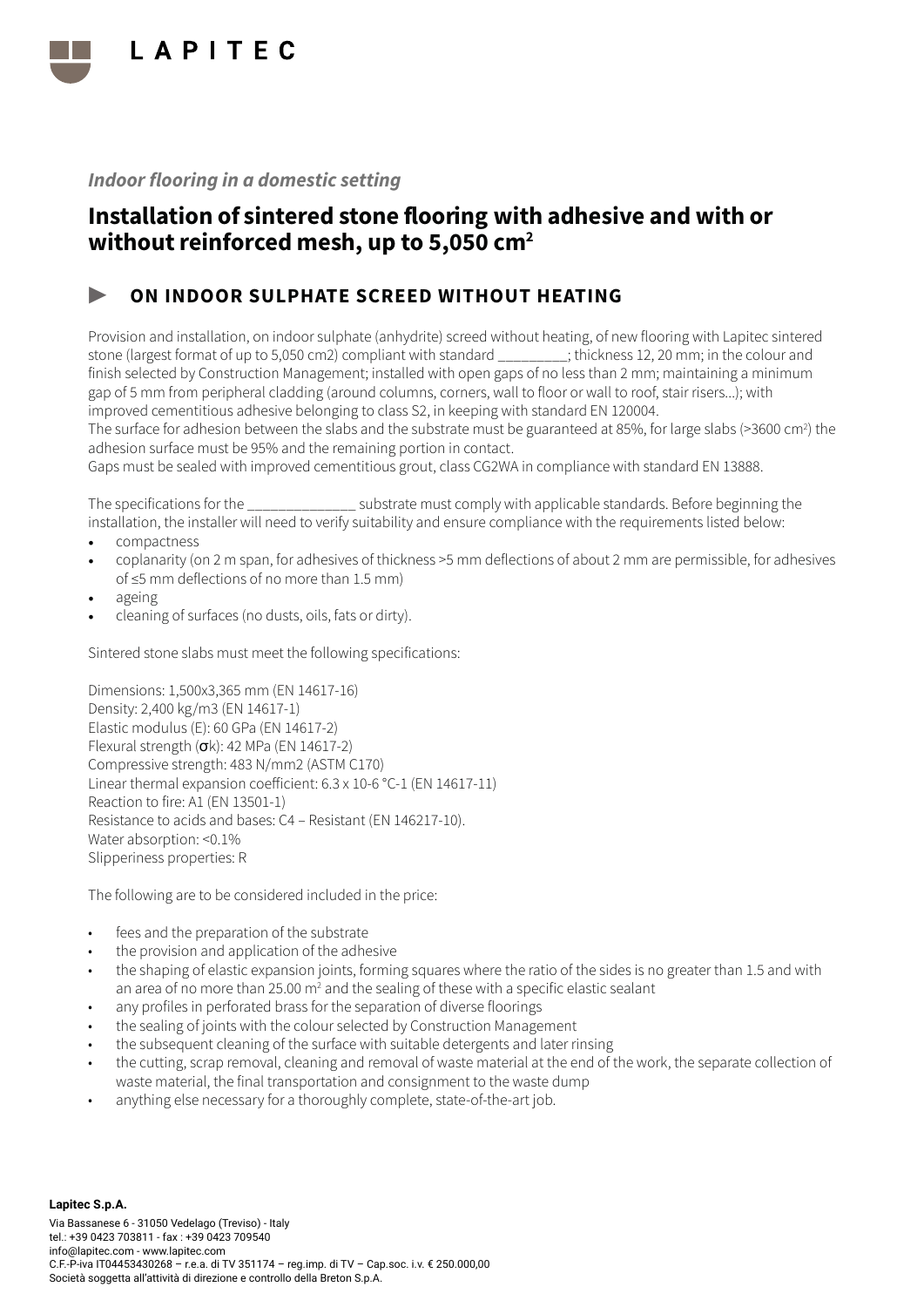

## Installation of sintered stone flooring with adhesive and with or without reinforced mesh, up to 5,050 cm<sup>2</sup>

### ▶ ON INDOOR AREA WATERPROOFED WITH LIQUID CEMENTITIOUS PRODUCTS

Provision and installation, on indoor area waterproofed with liquid cementitious products, of new flooring with Lapitec sintered stone (largest format of up to 5,050 cm2) compliant with standard ; thickness 12, 20 mm; in the colour and finish selected by Construction Management; installed with open gaps of no less than 2 mm; maintaining a minimum gap of 5 mm from peripheral cladding (around columns, corners, wall to floor or wall to roof, stair risers...); with improved cementitious adhesive belonging to class S2, in keeping with standard EN 120004.

The surface for adhesion between the slabs and the substrate must be guaranteed at 85%, for large slabs (>3600 cm<sup>2</sup>) the adhesion surface must be 95% and the remaining portion in contact.

Gaps must be sealed with improved cementitious grout, class CG2WA in compliance with standard EN 13888.

The specifications for the  $\qquad \qquad$  substrate must comply with applicable standards. Before beginning the installation, the installer will need to verify suitability and ensure compliance with the requirements listed below:

- compactness
- coplanarity (on 2 m span, for adhesives of thickness >5 mm deflections of about 2 mm are permissible, for adhesives of ≤5 mm deflections of no more than 1.5 mm)
- ageing
- cleaning of surfaces (no dusts, oils, fats or dirty).

Sintered stone slabs must meet the following specifications:

Dimensions: 1,500x3,365 mm (EN 14617-16) Density: 2,400 kg/m3 (EN 14617-1) Elastic modulus (E): 60 GPa (EN 14617-2) Flexural strength (σk): 42 MPa (EN 14617-2) Compressive strength: 483 N/mm2 (ASTM C170) Linear thermal expansion coefficient: 6.3 x 10-6 °C-1 (EN 14617-11) Reaction to fire: A1 (EN 13501-1) Resistance to acids and bases: C4 – Resistant (EN 146217-10). Water absorption: <0.1% Slipperiness properties: R

The following are to be considered included in the price:

- fees and the preparation of the substrate
- the provision and application of the adhesive
- the shaping of elastic expansion joints, forming squares where the ratio of the sides is no greater than 1.5 and with an area of no more than 25.00 m<sup>2</sup> and the sealing of these with a specific elastic sealant
- any profiles in perforated brass for the separation of diverse floorings
- the sealing of joints with the colour selected by Construction Management
- the subsequent cleaning of the surface with suitable detergents and later rinsing
- the cutting, scrap removal, cleaning and removal of waste material at the end of the work, the separate collection of waste material, the final transportation and consignment to the waste dump
- anything else necessary for a thoroughly complete, state-of-the-art job.

**Lapitec S.p.A.** Via Bassanese 6 - 31050 Vedelago (Treviso) - Italy tel.: +39 0423 703811 - fax : +39 0423 709540 info@lapitec.com - www.lapitec.com C.F.-P-iva IT04453430268 – r.e.a. di TV 351174 – reg.imp. di TV – Cap.soc. i.v. € 250.000,00 Società soggetta all'attività di direzione e controllo della Breton S.p.A.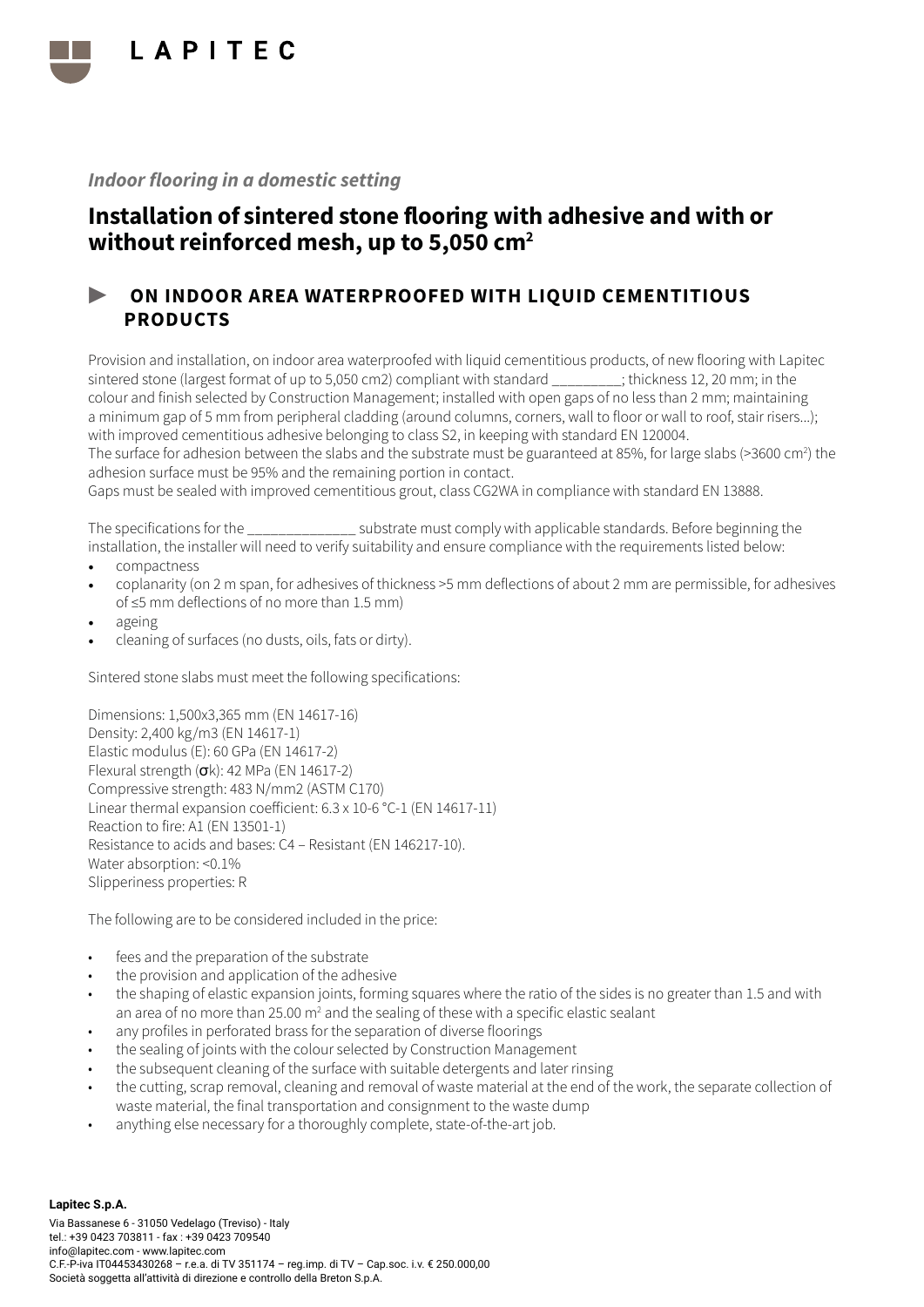

## Installation of sintered stone flooring with adhesive and with or without reinforced mesh, up to 5,050 cm<sup>2</sup>

### ON INDOOR EXISTING SUBSTRATE WITH RESIDUAL ORGANIC ADHESIVES

Provision and installation, on indoor substrate with residual organic adhesives, of new flooring with Lapitec sintered stone (largest format of up to 5,050 cm2) compliant with standard \_\_\_\_\_\_\_\_\_; thickness 12, 20 mm; in the colour and finish selected by Construction Management; installed with open gaps of no less than 2 mm; maintaining a minimum gap of 5 mm from peripheral cladding (around columns, corners, wall to floor or wall to roof, stair risers...); with improved deformable or highly deformable cementitious adhesive belonging to class C2S1/S2, in keeping with standard EN 120004.

The surface for adhesion between the slabs and the substrate must be guaranteed at 85%, for large slabs (>3600 cm<sup>2</sup>) the adhesion surface must be 95% and the remaining portion in contact.

Gaps must be sealed with improved cementitious grout, class CG2WA in compliance with standard EN 13888.

The specifications for the \_\_\_\_\_\_\_\_\_\_\_\_\_\_ substrate must comply with applicable standards. Before beginning the installation, the installer will need to verify suitability and ensure compliance with the requirements listed below:

- compactness
- coplanarity (on 2 m span, for adhesives of thickness >5 mm deflections of about 2 mm are permissible, for adhesives of ≤5 mm deflections of no more than 1.5 mm)
- ageing
- cleaning of surfaces (no dusts, oils, fats or dirty).

Sintered stone slabs must meet the following specifications:

Dimensions: 1,500x3,365 mm (EN 14617-16) Density: 2,400 kg/m3 (EN 14617-1) Elastic modulus (E): 60 GPa (EN 14617-2) Flexural strength  $(\sigma k)$ : 42 MPa (EN 14617-2) Compressive strength: 483 N/mm2 (ASTM C170) Linear thermal expansion coefficient: 6.3 x 10-6 °C-1 (EN 14617-11) Reaction to fire: A1 (EN 13501-1) Resistance to acids and bases: C4 – Resistant (EN 146217-10). Water absorption: <0.1% Slipperiness properties: R

- fees and the preparation of the substrate
- the provision and application of the adhesive
- the shaping of elastic expansion joints, forming squares where the ratio of the sides is no greater than 1.5 and with an area of no more than 25.00 m<sup>2</sup> and the sealing of these with a specific elastic sealant
- any profiles in perforated brass for the separation of diverse floorings
- the sealing of joints with the colour selected by Construction Management
- the subsequent cleaning of the surface with suitable detergents and later rinsing
- the cutting, scrap removal, cleaning and removal of waste material at the end of the work, the separate collection of waste material, the final transportation and consignment to the waste dump
- anything else necessary for a thoroughly complete, state-of-the-art job.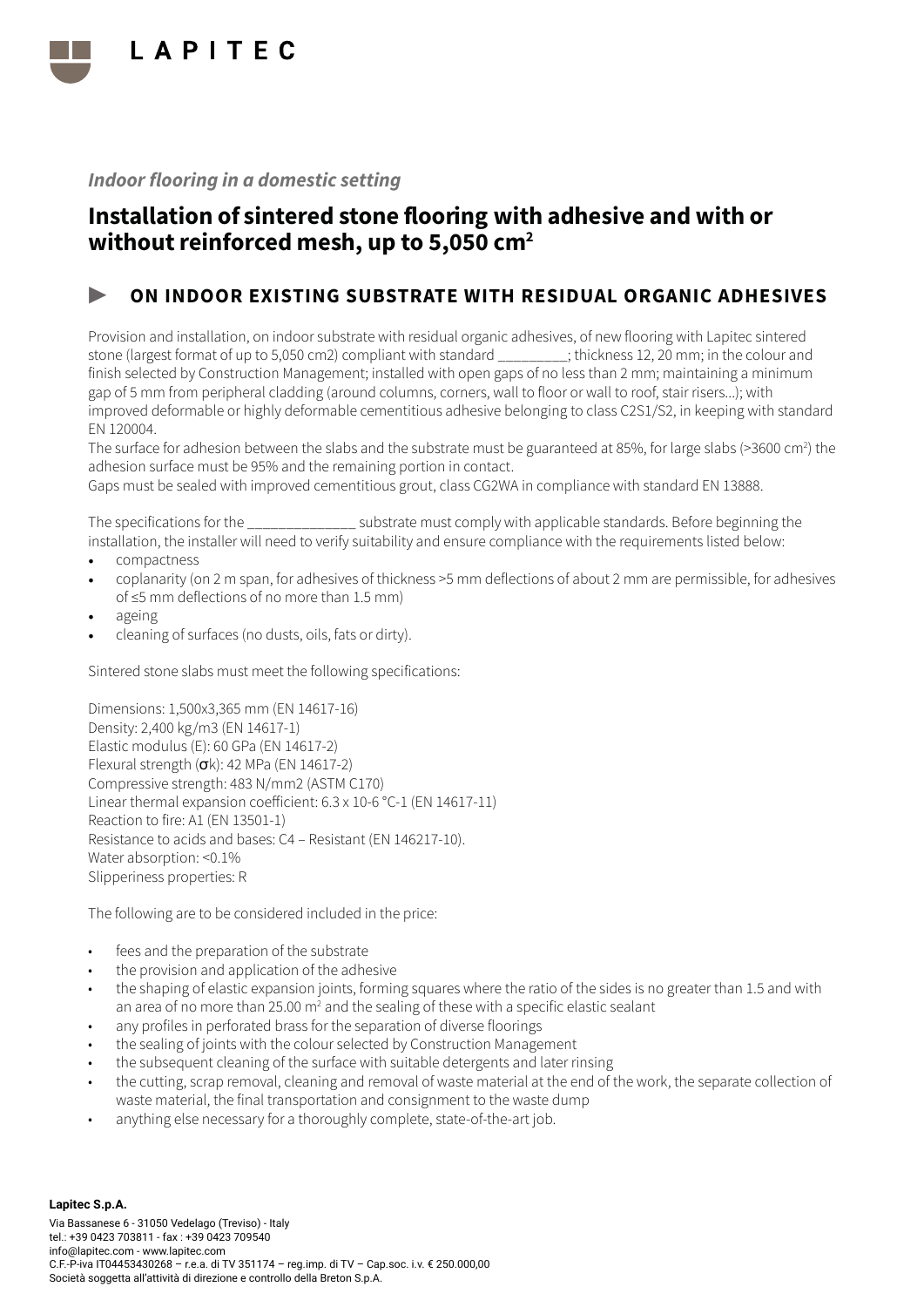

## Installation of sintered stone flooring with adhesive and with or without reinforced mesh, up to 5,050 cm<sup>2</sup>

### ON INDOOR EXISTING TILES OR MOSAIC OR STONES

Provision and installation, on indoor existing tiles, mosaic tiles or stones, of new flooring with Lapitec sintered stone (largest format of up to 5,050 cm2) compliant with standard \_\_\_\_\_\_\_\_\_; thickness 12, 20 mm; in the colour and finish selected by Construction Management; installed with open gaps of no less than 2 mm; maintaining a minimum gap of 5 mm from peripheral cladding (around columns, corners, wall to floor or wall to roof, stair risers...); with improved cementitious adhesive belonging to class C2, in keeping with standard EN 120004.

The surface for adhesion between the slabs and the substrate must be guaranteed at 85%, for large slabs (>3600 cm<sup>2</sup>) the adhesion surface must be 95% and the remaining portion in contact.

Gaps must be sealed with improved cementitious grout, class CG2WA in compliance with standard EN 13888.

The specifications for the  $\sim$  substrate must comply with applicable standards. Before beginning the installation, the installer will need to verify suitability and ensure compliance with the requirements listed below:

- compactness
- coplanarity (on 2 m span, for adhesives of thickness >5 mm deflections of about 2 mm are permissible, for adhesives of ≤5 mm deflections of no more than 1.5 mm)
- ageing
- cleaning of surfaces (no dusts, oils, fats or dirty).

Sintered stone slabs must meet the following specifications:

Dimensions: 1,500x3,365 mm (EN 14617-16) Density: 2,400 kg/m3 (EN 14617-1) Elastic modulus (E): 60 GPa (EN 14617-2) Flexural strength (σk): 42 MPa (EN 14617-2) Compressive strength: 483 N/mm2 (ASTM C170) Linear thermal expansion coefficient: 6.3 x 10-6 °C-1 (EN 14617-11) Reaction to fire: A1 (EN 13501-1) Resistance to acids and bases: C4 – Resistant (EN 146217-10). Water absorption: <0.1% Slipperiness properties: R

- fees and the preparation of the substrate
- the provision and application of the adhesive
- the shaping of elastic expansion joints, forming squares where the ratio of the sides is no greater than 1.5 and with an area of no more than 25.00 m<sup>2</sup> and the sealing of these with a specific elastic sealant
- any profiles in perforated brass for the separation of diverse floorings
- the sealing of joints with the colour selected by Construction Management
- the subsequent cleaning of the surface with suitable detergents and later rinsing
- the cutting, scrap removal, cleaning and removal of waste material at the end of the work, the separate collection of waste material, the final transportation and consignment to the waste dump
- anything else necessary for a thoroughly complete, state-of-the-art job.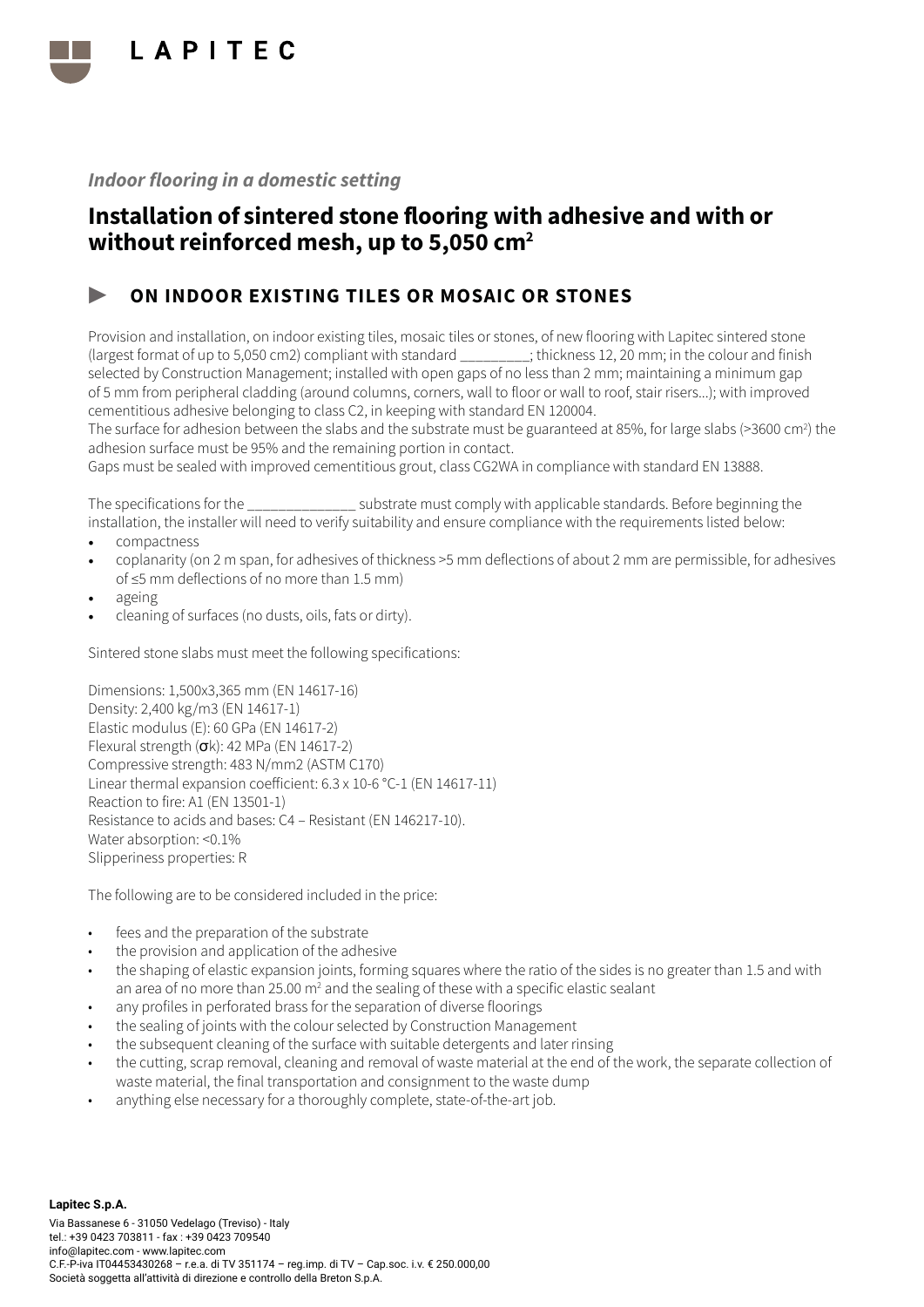

## Installation of sintered stone flooring with adhesive and with or without reinforced mesh, up to 5,050 cm<sup>2</sup>

### ON INDOOR CEMENTITIOUS SCREED WITH HEATING

Provision and installation, on indoor cementitious screed with heating, of new flooring with Lapitec sintered stone (largest format of up to 5,050 cm2) compliant with standard \_\_\_\_\_\_\_\_\_; thickness 12, 20 mm; in the colour and finish selected by Construction Management; installed with open gaps of no less than 2 mm; maintaining a minimum gap of 5 mm from peripheral cladding (around columns, corners, wall to floor or wall to roof, stair risers...); with improved deformable or highly deformable cementitious adhesive belonging to class C2S1/S2, in keeping with standard EN 120004.

The surface for adhesion between the slabs and the substrate must be guaranteed at 90%, for large slabs (>3600 cm2) the adhesion surface must be 95% and the remaining portion in contact.

Gaps must be sealed with improved cementitious grout, class CG2WA in compliance with standard EN 13888.

The specifications for the \_\_\_\_\_\_\_\_\_\_\_\_\_\_ substrate must comply with applicable standards. Before beginning the installation, the installer will need to verify suitability and ensure compliance with the requirements listed below:

- compactness
- coplanarity (on 2 m span, for adhesives of thickness >5 mm deflections of about 2 mm are permissible, for adhesives of ≤5 mm deflections of no more than 1.5 mm)
- ageing
- cleaning of surfaces (no dusts, oils, fats or dirty).

Sintered stone slabs must meet the following specifications:

Dimensions: 1,500x3,365 mm (EN 14617-16) Density: 2,400 kg/m3 (EN 14617-1) Elastic modulus (E): 60 GPa (EN 14617-2) Flexural strength  $(\sigma k)$ : 42 MPa (EN 14617-2) Compressive strength: 483 N/mm2 (ASTM C170) Linear thermal expansion coefficient: 6.3 x 10-6 °C-1 (EN 14617-11) Reaction to fire: A1 (EN 13501-1) Resistance to acids and bases: C4 – Resistant (EN 146217-10). Water absorption: <0.1% Slipperiness properties: R

- fees and the preparation of the substrate
- the provision and application of the adhesive
- the shaping of elastic expansion joints, forming squares where the ratio of the sides is no greater than 1.5 and with an area of no more than 25.00 m<sup>2</sup> and the sealing of these with a specific elastic sealant
- any profiles in perforated brass for the separation of diverse floorings
- the sealing of joints with the colour selected by Construction Management
- the subsequent cleaning of the surface with suitable detergents and later rinsing
- the cutting, scrap removal, cleaning and removal of waste material at the end of the work, the separate collection of waste material, the final transportation and consignment to the waste dump
- anything else necessary for a thoroughly complete, state-of-the-art job.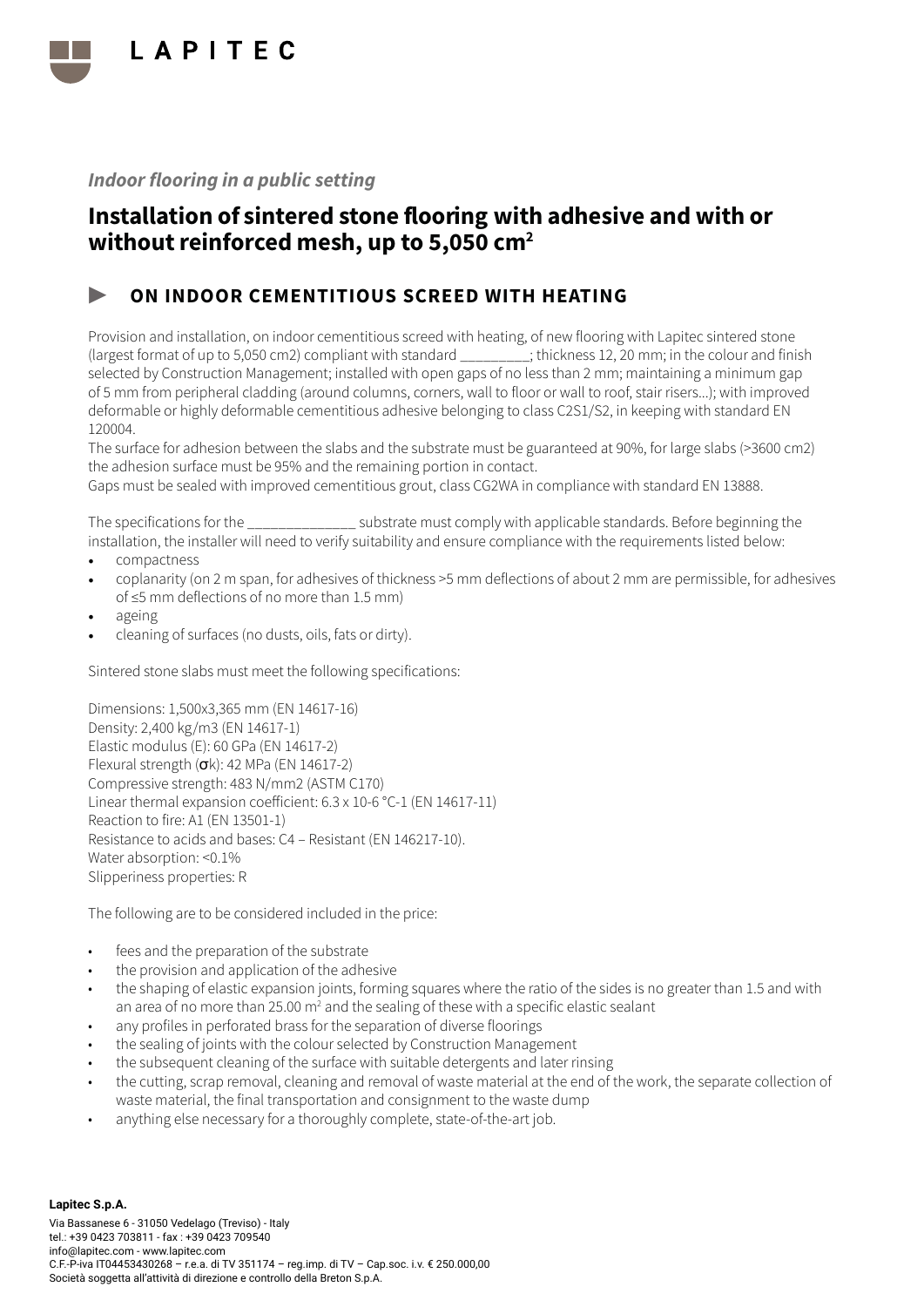

## Installation of sintered stone flooring with adhesive and with or without reinforced mesh, up to 5,050 cm<sup>2</sup>

### ON INDOOR CEMENTITIOUS SCREED WITHOUT HEATING

Provision and installation, on indoor cementitious screed without heating, of new flooring with Lapitec sintered stone (largest format of up to 5,050 cm2) compliant with standard \_\_\_\_\_\_\_\_\_; thickness 12, 20 mm; in the colour and finish selected by Construction Management; installed with open gaps of no less than 2 mm; maintaining a minimum gap of 5 mm from peripheral cladding (around columns, corners, wall to floor or wall to roof, stair risers...); with improved cementitious adhesive belonging to class C2, in keeping with standard EN 120004.

The surface for adhesion between the slabs and the substrate must be guaranteed at 90%, for large slabs (>3600 cm2) the adhesion surface must be 95% and the remaining portion in contact.

Gaps must be sealed with improved cementitious grout, class CG2WA in compliance with standard EN 13888.

The specifications for the  $\sim$  substrate must comply with applicable standards. Before beginning the installation, the installer will need to verify suitability and ensure compliance with the requirements listed below:

- compactness
- coplanarity (on 2 m span, for adhesives of thickness >5 mm deflections of about 2 mm are permissible, for adhesives of ≤5 mm deflections of no more than 1.5 mm)
- ageing
- cleaning of surfaces (no dusts, oils, fats or dirty).

Sintered stone slabs must meet the following specifications:

Dimensions: 1,500x3,365 mm (EN 14617-16) Density: 2,400 kg/m3 (EN 14617-1) Elastic modulus (E): 60 GPa (EN 14617-2) Flexural strength (σk): 42 MPa (EN 14617-2) Compressive strength: 483 N/mm2 (ASTM C170) Linear thermal expansion coefficient: 6.3 x 10-6 °C-1 (EN 14617-11) Reaction to fire: A1 (EN 13501-1) Resistance to acids and bases: C4 – Resistant (EN 146217-10). Water absorption: <0.1% Slipperiness properties: R

- fees and the preparation of the substrate
- the provision and application of the adhesive
- the shaping of elastic expansion joints, forming squares where the ratio of the sides is no greater than 1.5 and with an area of no more than 25.00 m<sup>2</sup> and the sealing of these with a specific elastic sealant
- any profiles in perforated brass for the separation of diverse floorings
- the sealing of joints with the colour selected by Construction Management
- the subsequent cleaning of the surface with suitable detergents and later rinsing
- the cutting, scrap removal, cleaning and removal of waste material at the end of the work, the separate collection of waste material, the final transportation and consignment to the waste dump
- anything else necessary for a thoroughly complete, state-of-the-art job.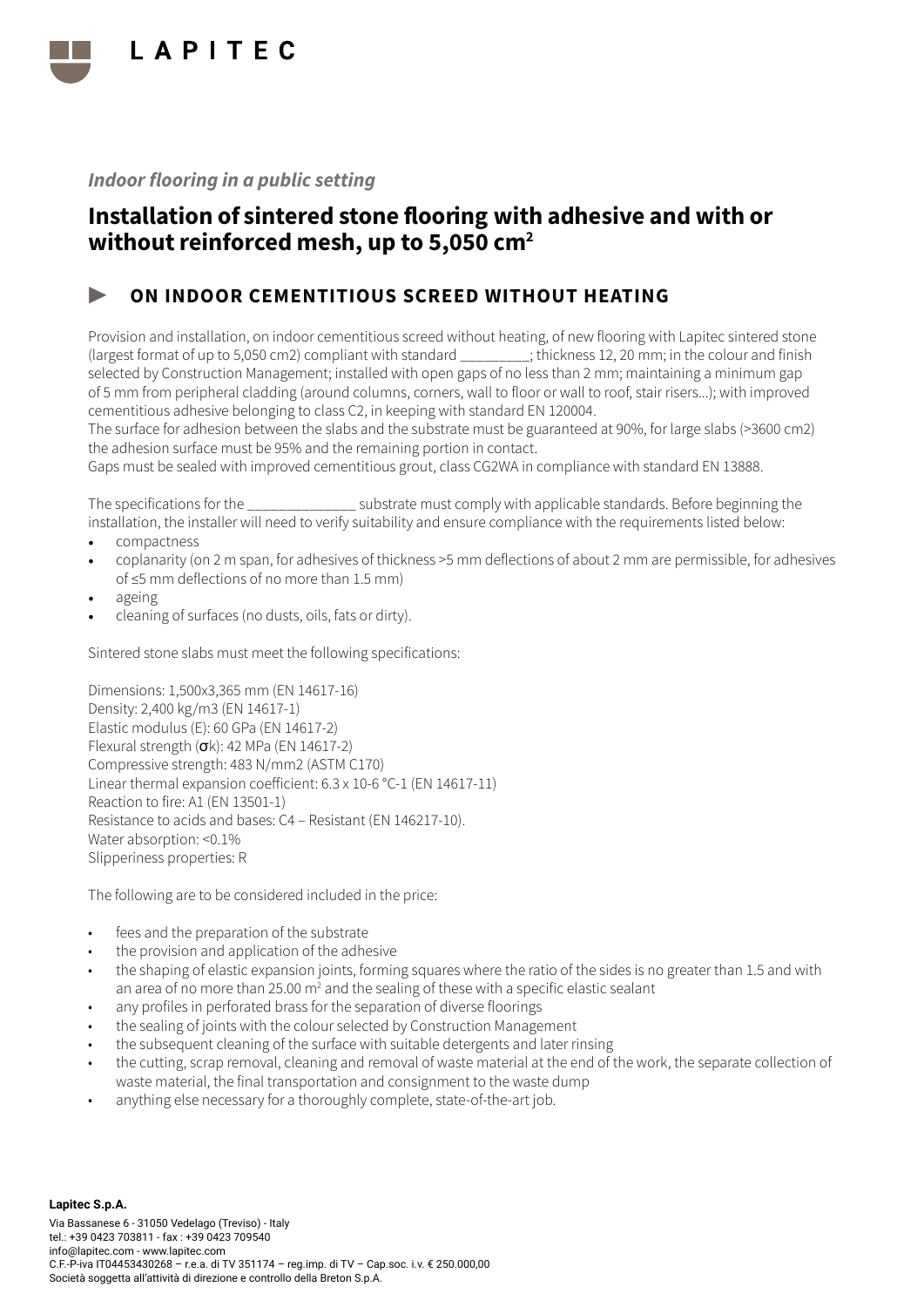

## Installation of sintered stone flooring with adhesive and with or without reinforced mesh, up to 5,050 cm<sup>2</sup>

### ON INDOOR SULPHATE SCREED WITH HEATING

Provision and installation, on indoor sulphate (anhydrite) screed with heating, of new flooring with Lapitec sintered stone (largest format of up to 5,050 cm2) compliant with standard \_\_\_\_\_\_\_\_\_; thickness 12, 20 mm; in the colour and finish selected by Construction Management; installed with open gaps of no less than 2 mm; maintaining a minimum gap of 5 mm from peripheral cladding (around columns, corners, wall to floor or wall to roof, stair risers...); with improved deformable or highly deformable cementitious adhesive belonging to class C2S1/S2, in keeping with standard EN 120004.

The surface for adhesion between the slabs and the substrate must be guaranteed at 90%, for large slabs (>3600 cm<sup>2</sup>) the adhesion surface must be 95% and the remaining portion in contact.

Gaps must be sealed with improved cementitious grout, class CG2WA in compliance with standard EN 13888.

The specifications for the \_\_\_\_\_\_\_\_\_\_\_\_\_\_ substrate must comply with applicable standards. Before beginning the installation, the installer will need to verify suitability and ensure compliance with the requirements listed below:

- compactness
- coplanarity (on 2 m span, for adhesives of thickness >5 mm deflections of about 2 mm are permissible, for adhesives of ≤5 mm deflections of no more than 1.5 mm)
- ageing
- cleaning of surfaces (no dusts, oils, fats or dirty).

Sintered stone slabs must meet the following specifications:

Dimensions: 1,500x3,365 mm (EN 14617-16) Density: 2,400 kg/m3 (EN 14617-1) Elastic modulus (E): 60 GPa (EN 14617-2) Flexural strength  $(\sigma k)$ : 42 MPa (EN 14617-2) Compressive strength: 483 N/mm2 (ASTM C170) Linear thermal expansion coefficient: 6.3 x 10-6 °C-1 (EN 14617-11) Reaction to fire: A1 (EN 13501-1) Resistance to acids and bases: C4 – Resistant (EN 146217-10). Water absorption: <0.1% Slipperiness properties: R

- fees and the preparation of the substrate
- the provision and application of the adhesive
- the shaping of elastic expansion joints, forming squares where the ratio of the sides is no greater than 1.5 and with an area of no more than 25.00 m<sup>2</sup> and the sealing of these with a specific elastic sealant
- any profiles in perforated brass for the separation of diverse floorings
- the sealing of joints with the colour selected by Construction Management
- the subsequent cleaning of the surface with suitable detergents and later rinsing
- the cutting, scrap removal, cleaning and removal of waste material at the end of the work, the separate collection of waste material, the final transportation and consignment to the waste dump
- anything else necessary for a thoroughly complete, state-of-the-art job.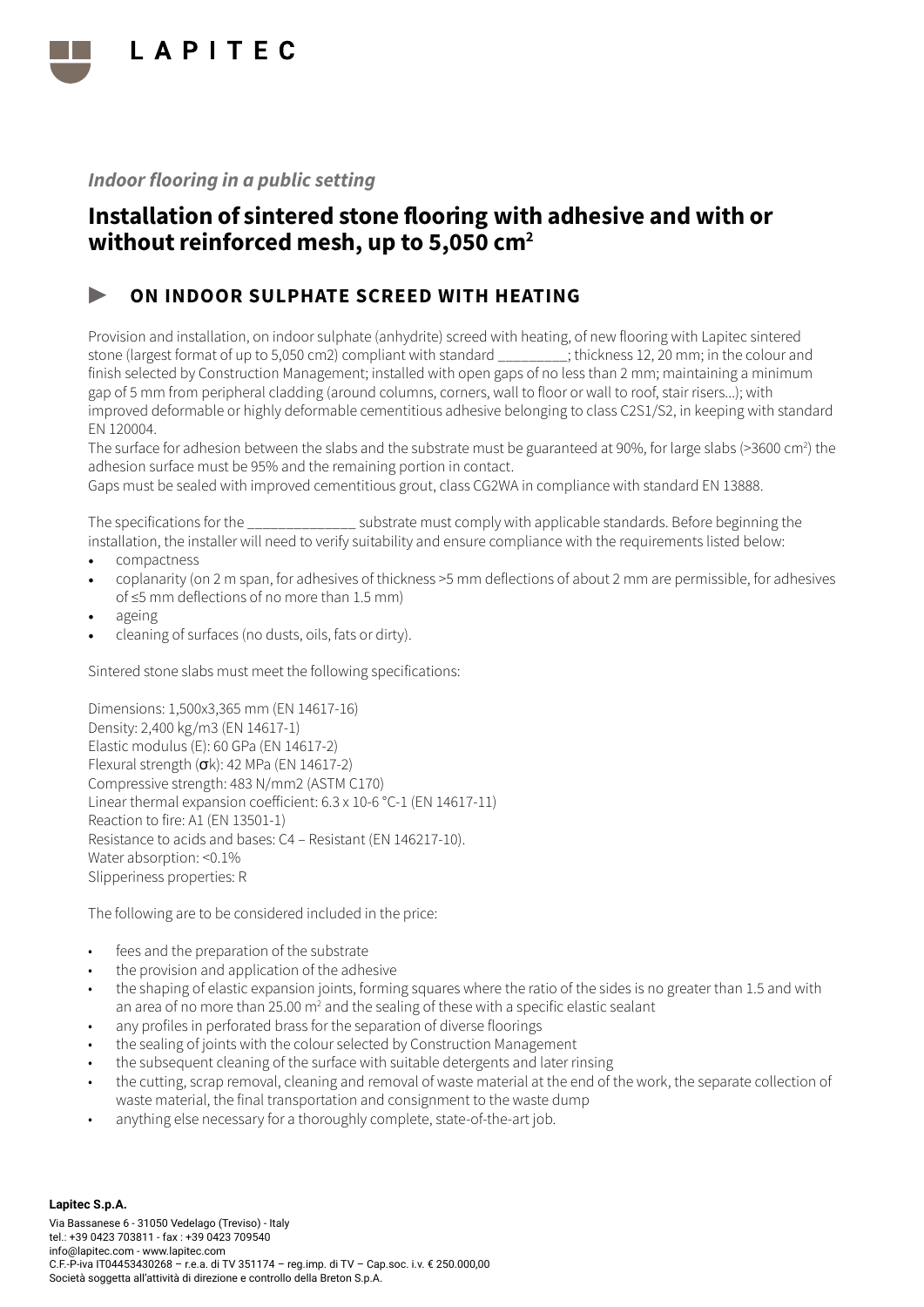

## Installation of sintered stone flooring with adhesive and with or without reinforced mesh, up to 5,050 cm<sup>2</sup>

### ON INDOOR SULPHATE SCREED WITHOUT HEATING

Provision and installation, on indoor sulphate (anhydrite) screed without heating, of new flooring with Lapitec sintered stone (largest format of up to 5,050 cm2) compliant with standard \_\_\_\_\_\_\_\_\_; thickness 12, 20 mm; in the colour and finish selected by Construction Management; installed with open gaps of no less than 2 mm; maintaining a minimum gap of 5 mm from peripheral cladding (around columns, corners, wall to floor or wall to roof, stair risers...); with improved cementitious adhesive belonging to class C2, in keeping with standard EN 120004.

The surface for adhesion between the slabs and the substrate must be guaranteed at 90%, for large slabs (>3600 cm<sup>2</sup>) the adhesion surface must be 95% and the remaining portion in contact.

Gaps must be sealed with improved cementitious grout, class CG2WA in compliance with standard EN 13888.

The specifications for the  $\sim$  substrate must comply with applicable standards. Before beginning the installation, the installer will need to verify suitability and ensure compliance with the requirements listed below:

- compactness
- coplanarity (on 2 m span, for adhesives of thickness >5 mm deflections of about 2 mm are permissible, for adhesives of ≤5 mm deflections of no more than 1.5 mm)
- ageing
- cleaning of surfaces (no dusts, oils, fats or dirty).

Sintered stone slabs must meet the following specifications:

Dimensions: 1,500x3,365 mm (EN 14617-16) Density: 2,400 kg/m3 (EN 14617-1) Elastic modulus (E): 60 GPa (EN 14617-2) Flexural strength (σk): 42 MPa (EN 14617-2) Compressive strength: 483 N/mm2 (ASTM C170) Linear thermal expansion coefficient: 6.3 x 10-6 °C-1 (EN 14617-11) Reaction to fire: A1 (EN 13501-1) Resistance to acids and bases: C4 – Resistant (EN 146217-10). Water absorption: <0.1% Slipperiness properties: R

- fees and the preparation of the substrate
- the provision and application of the adhesive
- the shaping of elastic expansion joints, forming squares where the ratio of the sides is no greater than 1.5 and with an area of no more than 25.00 m<sup>2</sup> and the sealing of these with a specific elastic sealant
- any profiles in perforated brass for the separation of diverse floorings
- the sealing of joints with the colour selected by Construction Management
- the subsequent cleaning of the surface with suitable detergents and later rinsing
- the cutting, scrap removal, cleaning and removal of waste material at the end of the work, the separate collection of waste material, the final transportation and consignment to the waste dump
- anything else necessary for a thoroughly complete, state-of-the-art job.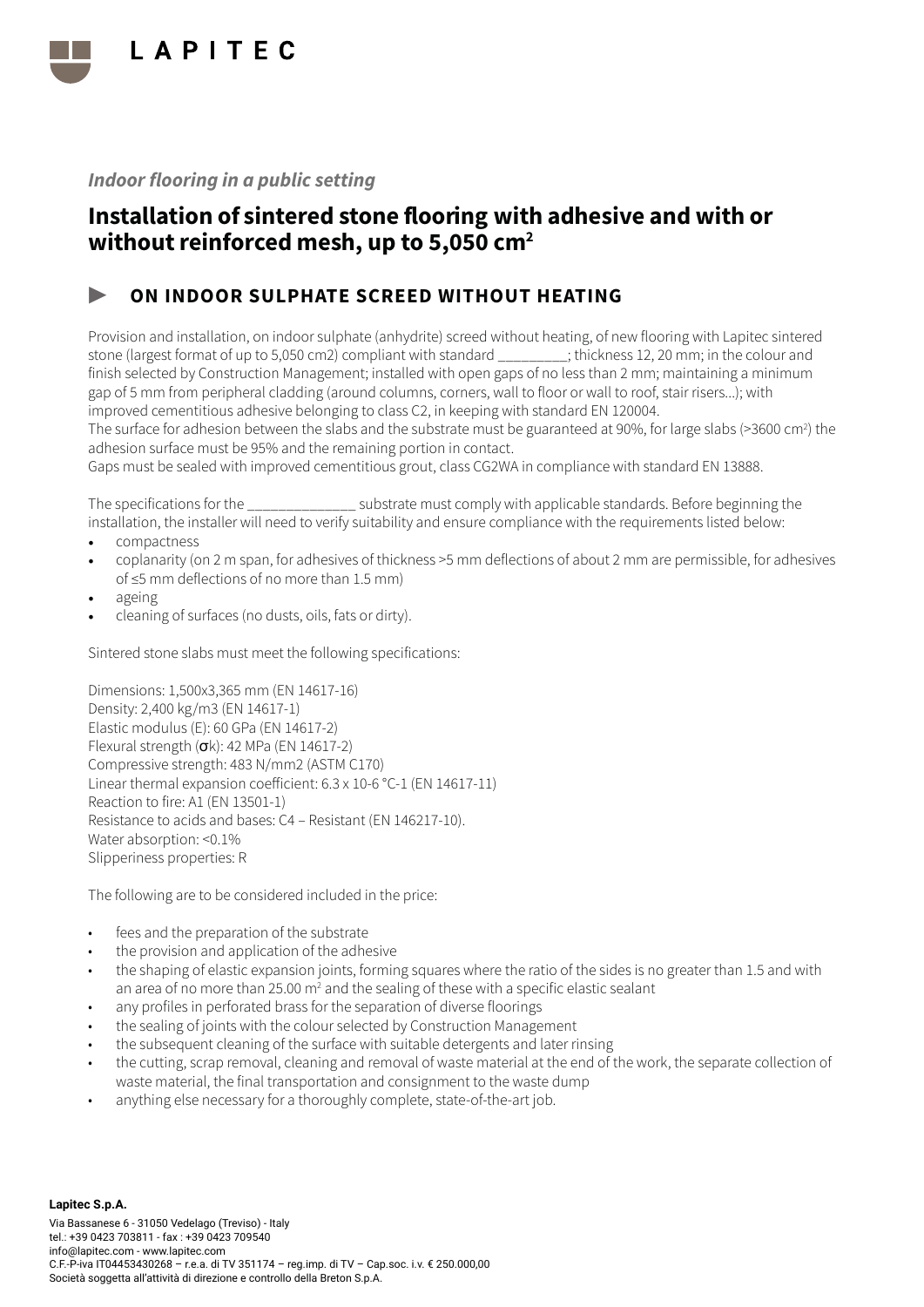

## Installation of sintered stone flooring with adhesive and with or without reinforced mesh, up to 5,050 cm<sup>2</sup>

### ON INDOOR CONCRETE SUBSTRATE

Provision and installation, on indoor concrete substrate, of new flooring with Lapitec sintered stone (largest format of up to 5,050 cm2) compliant with standard \_\_\_\_\_\_\_\_\_; thickness 12, 20 mm; in the colour and finish selected by Construction Management; installed with open gaps of no less than 2 mm; maintaining a minimum gap of 5 mm from peripheral cladding (around columns, corners, wall to floor or wall to roof, stair risers...); with improved cementitious adhesive belonging to class C2, in keeping with standard EN 120004.

The surface for adhesion between the slabs and the substrate must be guaranteed at 90%, for large slabs (>3600 cm<sup>2</sup>) the adhesion surface must be 95% and the remaining portion in contact.

Gaps must be sealed with improved cementitious grout, class CG2WA in compliance with standard EN 13888.

The specifications for the  $\sim$  substrate must comply with applicable standards. Before beginning the installation, the installer will need to verify suitability and ensure compliance with the requirements listed below:

- compactness
- coplanarity (on 2 m span, for adhesives of thickness >5 mm deflections of about 2 mm are permissible, for adhesives of ≤5 mm deflections of no more than 1.5 mm)
- ageing
- cleaning of surfaces (no dusts, oils, fats or dirty).

Sintered stone slabs must meet the following specifications:

Dimensions: 1,500x3,365 mm (EN 14617-16) Density: 2,400 kg/m3 (EN 14617-1) Elastic modulus (E): 60 GPa (EN 14617-2) Flexural strength (σk): 42 MPa (EN 14617-2) Compressive strength: 483 N/mm2 (ASTM C170) Linear thermal expansion coefficient: 6.3 x 10-6 °C-1 (EN 14617-11) Reaction to fire: A1 (EN 13501-1) Resistance to acids and bases: C4 – Resistant (EN 146217-10). Water absorption: <0.1% Slipperiness properties: R

- fees and the preparation of the substrate
- the provision and application of the adhesive
- the shaping of elastic expansion joints, forming squares where the ratio of the sides is no greater than 1.5 and with an area of no more than 25.00 m<sup>2</sup> and the sealing of these with a specific elastic sealant
- any profiles in perforated brass for the separation of diverse floorings
- the sealing of joints with the colour selected by Construction Management
- the subsequent cleaning of the surface with suitable detergents and later rinsing
- the cutting, scrap removal, cleaning and removal of waste material at the end of the work, the separate collection of waste material, the final transportation and consignment to the waste dump
- anything else necessary for a thoroughly complete, state-of-the-art job.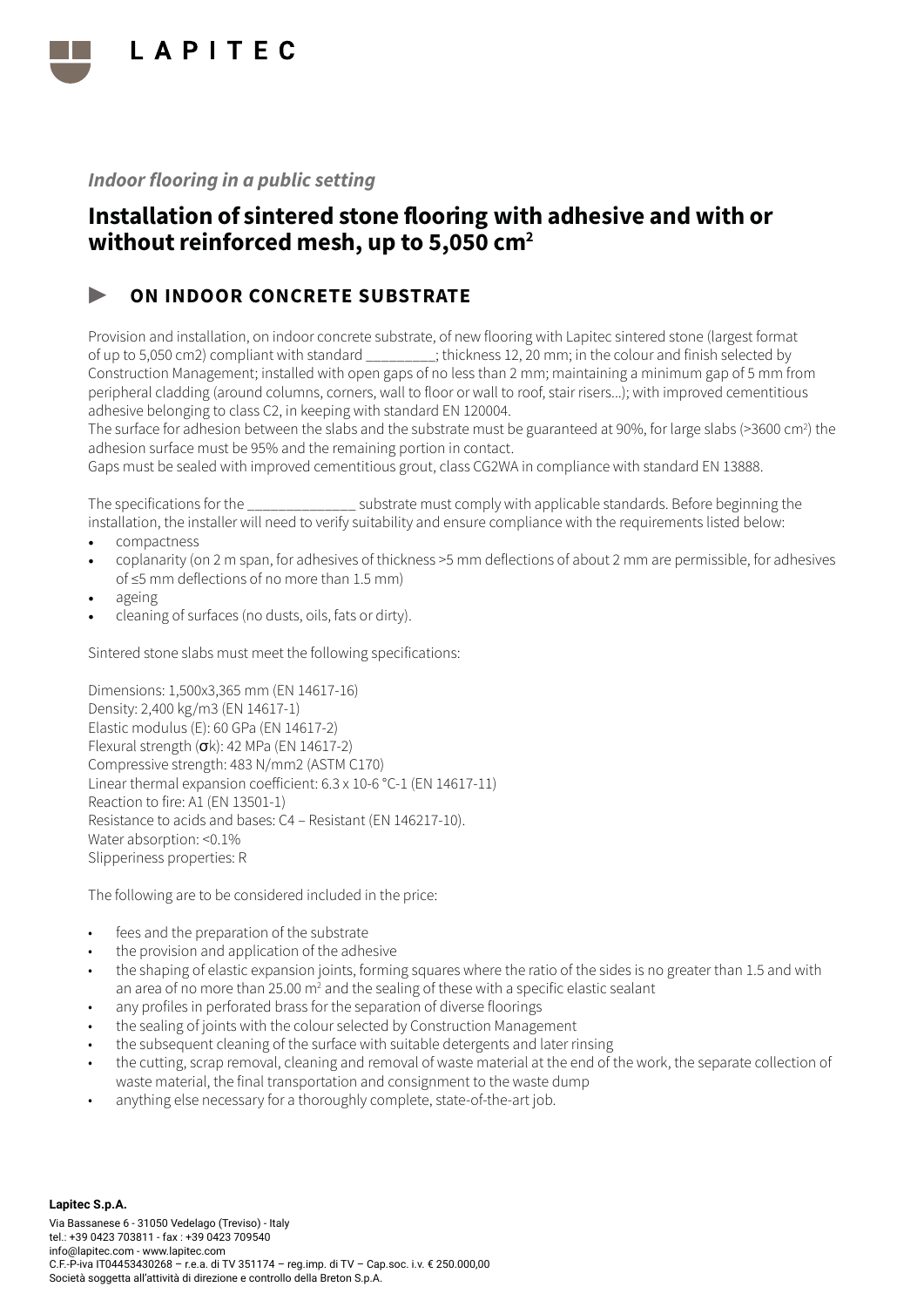

## Installation of sintered stone flooring with adhesive and with or without reinforced mesh, up to 5,050 cm<sup>2</sup>

### ON INDOOR PREFORMED PANELS

Provision and installation, on indoor preformed panels, of new flooring with Lapitec sintered stone (largest format of up to 5,050 cm2) compliant with standard \_\_\_\_\_\_\_\_\_; thickness 12, 20 mm; in the colour and finish selected by Construction Management; installed with open gaps of no less than 2 mm; maintaining a minimum gap of 5 mm from peripheral cladding (around columns, corners, wall to floor or wall to roof, stair risers...); with improved deformable or highly deformable cementitious adhesive belonging to class C2S1/S2, in keeping with standard EN 120004. The surface for adhesion between the slabs and the substrate must be guaranteed at 90%, for large slabs (>3600 cm<sup>2</sup>) the adhesion surface must be 95% and the remaining portion in contact.

Gaps must be sealed with improved cementitious grout, class CG2WA in compliance with standard EN 13888.

The specifications for the  $\sim$  substrate must comply with applicable standards. Before beginning the installation, the installer will need to verify suitability and ensure compliance with the requirements listed below:

- compactness
- coplanarity (on 2 m span, for adhesives of thickness >5 mm deflections of about 2 mm are permissible, for adhesives of ≤5 mm deflections of no more than 1.5 mm)
- ageing
- cleaning of surfaces (no dusts, oils, fats or dirty).

Sintered stone slabs must meet the following specifications:

Dimensions: 1,500x3,365 mm (EN 14617-16) Density: 2,400 kg/m3 (EN 14617-1) Elastic modulus (E): 60 GPa (EN 14617-2) Flexural strength (σk): 42 MPa (EN 14617-2) Compressive strength: 483 N/mm2 (ASTM C170) Linear thermal expansion coefficient: 6.3 x 10-6 °C-1 (EN 14617-11) Reaction to fire: A1 (EN 13501-1) Resistance to acids and bases: C4 – Resistant (EN 146217-10). Water absorption: <0.1% Slipperiness properties: R

- fees and the preparation of the substrate
- the provision and application of the adhesive
- the shaping of elastic expansion joints, forming squares where the ratio of the sides is no greater than 1.5 and with an area of no more than 25.00 m<sup>2</sup> and the sealing of these with a specific elastic sealant
- any profiles in perforated brass for the separation of diverse floorings
- the sealing of joints with the colour selected by Construction Management
- the subsequent cleaning of the surface with suitable detergents and later rinsing
- the cutting, scrap removal, cleaning and removal of waste material at the end of the work, the separate collection of waste material, the final transportation and consignment to the waste dump
- anything else necessary for a thoroughly complete, state-of-the-art job.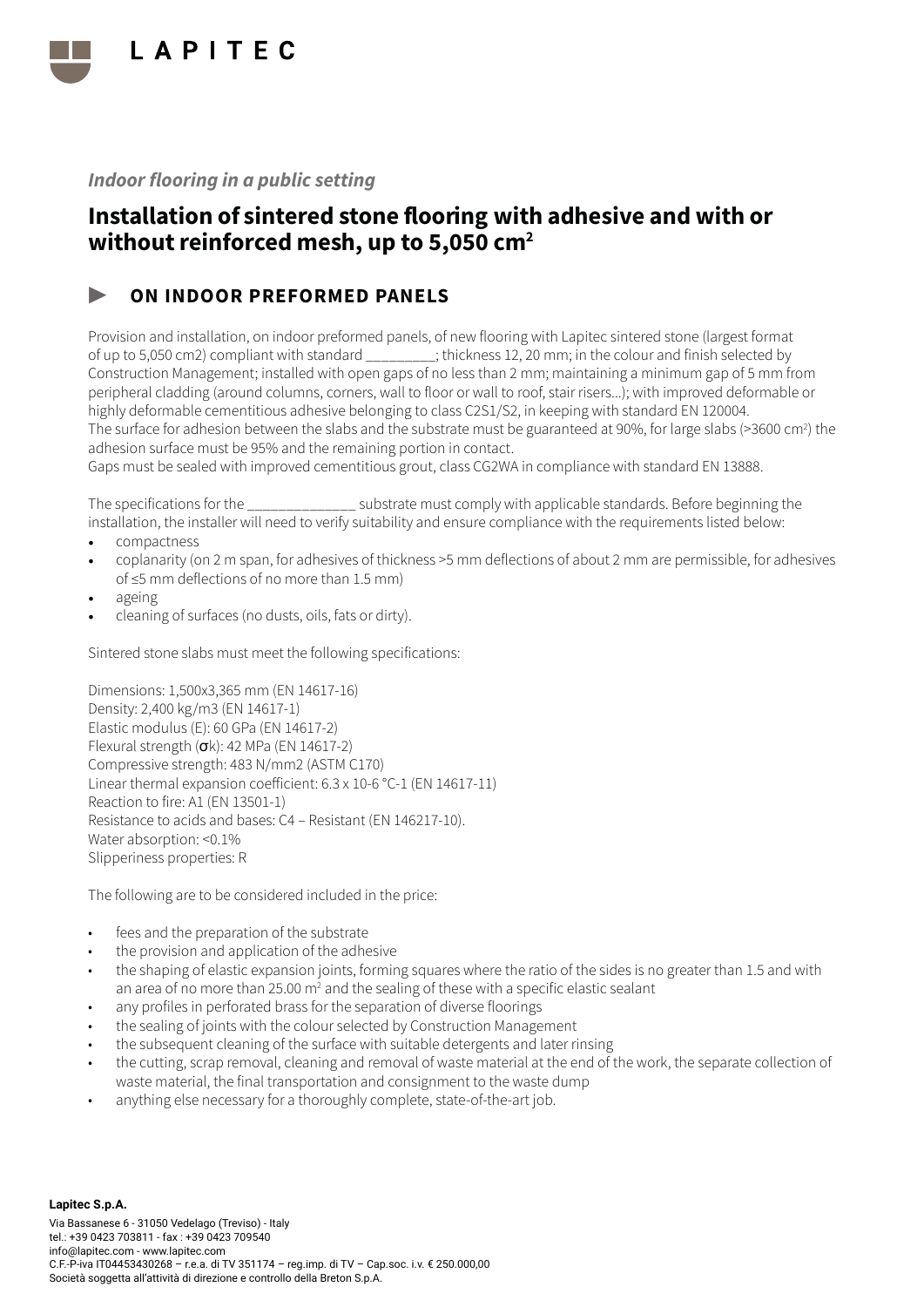

## Installation of sintered stone flooring with adhesive and with or without reinforced mesh, up to 5,050 cm<sup>2</sup>

### ▶ ON INDOOR AREA WATERPROOFED WITH LIQUID CEMENTITIOUS PRODUCTS

Provision and installation, on indoor area waterproofed with liquid cementitious products, of new flooring with Lapitec sintered stone (largest format of up to 5,050 cm2) compliant with standard ; thickness 12, 20 mm; in the colour and finish selected by Construction Management; installed with open gaps of no less than 2 mm; maintaining a minimum gap of 5 mm from peripheral cladding (around columns, corners, wall to floor or wall to roof, stair risers...); with improved cementitious adhesive belonging to class C2, in keeping with standard EN 120004.

The surface for adhesion between the slabs and the substrate must be guaranteed at 90%, for large slabs (>3600 cm<sup>2</sup>) the adhesion surface must be 95% and the remaining portion in contact.

Gaps must be sealed with improved cementitious grout, class CG2WA in compliance with standard EN 13888.

The specifications for the  $\qquad \qquad$  substrate must comply with applicable standards. Before beginning the installation, the installer will need to verify suitability and ensure compliance with the requirements listed below:

- compactness
- coplanarity (on 2 m span, for adhesives of thickness >5 mm deflections of about 2 mm are permissible, for adhesives of ≤5 mm deflections of no more than 1.5 mm)
- ageing
- cleaning of surfaces (no dusts, oils, fats or dirty).

Sintered stone slabs must meet the following specifications:

Dimensions: 1,500x3,365 mm (EN 14617-16) Density: 2,400 kg/m3 (EN 14617-1) Elastic modulus (E): 60 GPa (EN 14617-2) Flexural strength (σk): 42 MPa (EN 14617-2) Compressive strength: 483 N/mm2 (ASTM C170) Linear thermal expansion coefficient: 6.3 x 10-6 °C-1 (EN 14617-11) Reaction to fire: A1 (EN 13501-1) Resistance to acids and bases: C4 – Resistant (EN 146217-10). Water absorption: <0.1% Slipperiness properties: R

- fees and the preparation of the substrate
- the provision and application of the adhesive
- the shaping of elastic expansion joints, forming squares where the ratio of the sides is no greater than 1.5 and with an area of no more than 25.00 m<sup>2</sup> and the sealing of these with a specific elastic sealant
- any profiles in perforated brass for the separation of diverse floorings
- the sealing of joints with the colour selected by Construction Management
- the subsequent cleaning of the surface with suitable detergents and later rinsing
- the cutting, scrap removal, cleaning and removal of waste material at the end of the work, the separate collection of waste material, the final transportation and consignment to the waste dump
- anything else necessary for a thoroughly complete, state-of-the-art job.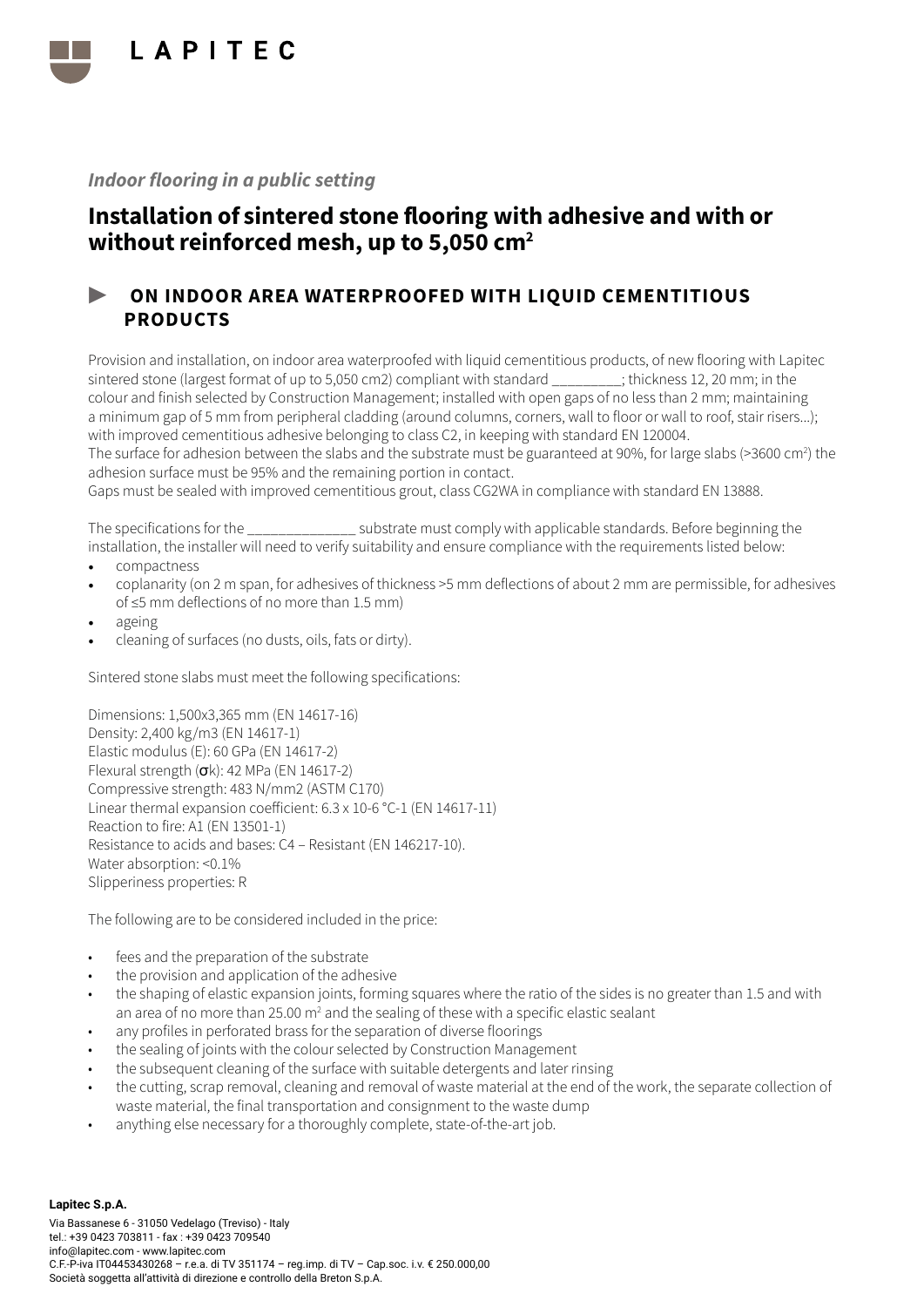

## Installation of sintered stone flooring with adhesive and with or without reinforced mesh, up to 5,050 cm<sup>2</sup>

### ON INDOOR EXISTING SUBSTRATE WITH RESIDUAL ORGANIC ADHESIVES

Provision and installation, on indoor existing substrate with residual organic adhesives, of new flooring with Lapitec sintered stone (largest format of up to 5,050 cm2) compliant with standard \_\_\_\_\_\_\_\_\_; thickness 12, 20 mm; in the colour and finish selected by Construction Management; installed with open gaps of no less than 2 mm; maintaining a minimum gap of 5 mm from peripheral cladding (around columns, corners, wall to floor or wall to roof, stair risers...); with improved deformable or highly deformable cementitious adhesive belonging to class C2S1/S2 in keeping with standard EN 120004.

The surface for adhesion between the slabs and the substrate must be guaranteed at 90%, for large slabs (>3600 cm<sup>2</sup>) the adhesion surface must be 95% and the remaining portion in contact.

Gaps must be sealed with improved cementitious grout, class CG2WA in compliance with standard EN 13888.

The specifications for the \_\_\_\_\_\_\_\_\_\_\_\_\_\_ substrate must comply with applicable standards. Before beginning the installation, the installer will need to verify suitability and ensure compliance with the requirements listed below:

- compactness
- coplanarity (on 2 m span, for adhesives of thickness >5 mm deflections of about 2 mm are permissible, for adhesives of ≤5 mm deflections of no more than 1.5 mm)
- ageing
- cleaning of surfaces (no dusts, oils, fats or dirty).

Sintered stone slabs must meet the following specifications:

Dimensions: 1,500x3,365 mm (EN 14617-16) Density: 2,400 kg/m3 (EN 14617-1) Elastic modulus (E): 60 GPa (EN 14617-2) Flexural strength  $(\sigma k)$ : 42 MPa (EN 14617-2) Compressive strength: 483 N/mm2 (ASTM C170) Linear thermal expansion coefficient: 6.3 x 10-6 °C-1 (EN 14617-11) Reaction to fire: A1 (EN 13501-1) Resistance to acids and bases: C4 – Resistant (EN 146217-10). Water absorption: <0.1% Slipperiness properties: R

- fees and the preparation of the substrate
- the provision and application of the adhesive
- the shaping of elastic expansion joints, forming squares where the ratio of the sides is no greater than 1.5 and with an area of no more than 25.00 m<sup>2</sup> and the sealing of these with a specific elastic sealant
- any profiles in perforated brass for the separation of diverse floorings
- the sealing of joints with the colour selected by Construction Management
- the subsequent cleaning of the surface with suitable detergents and later rinsing
- the cutting, scrap removal, cleaning and removal of waste material at the end of the work, the separate collection of waste material, the final transportation and consignment to the waste dump
- anything else necessary for a thoroughly complete, state-of-the-art job.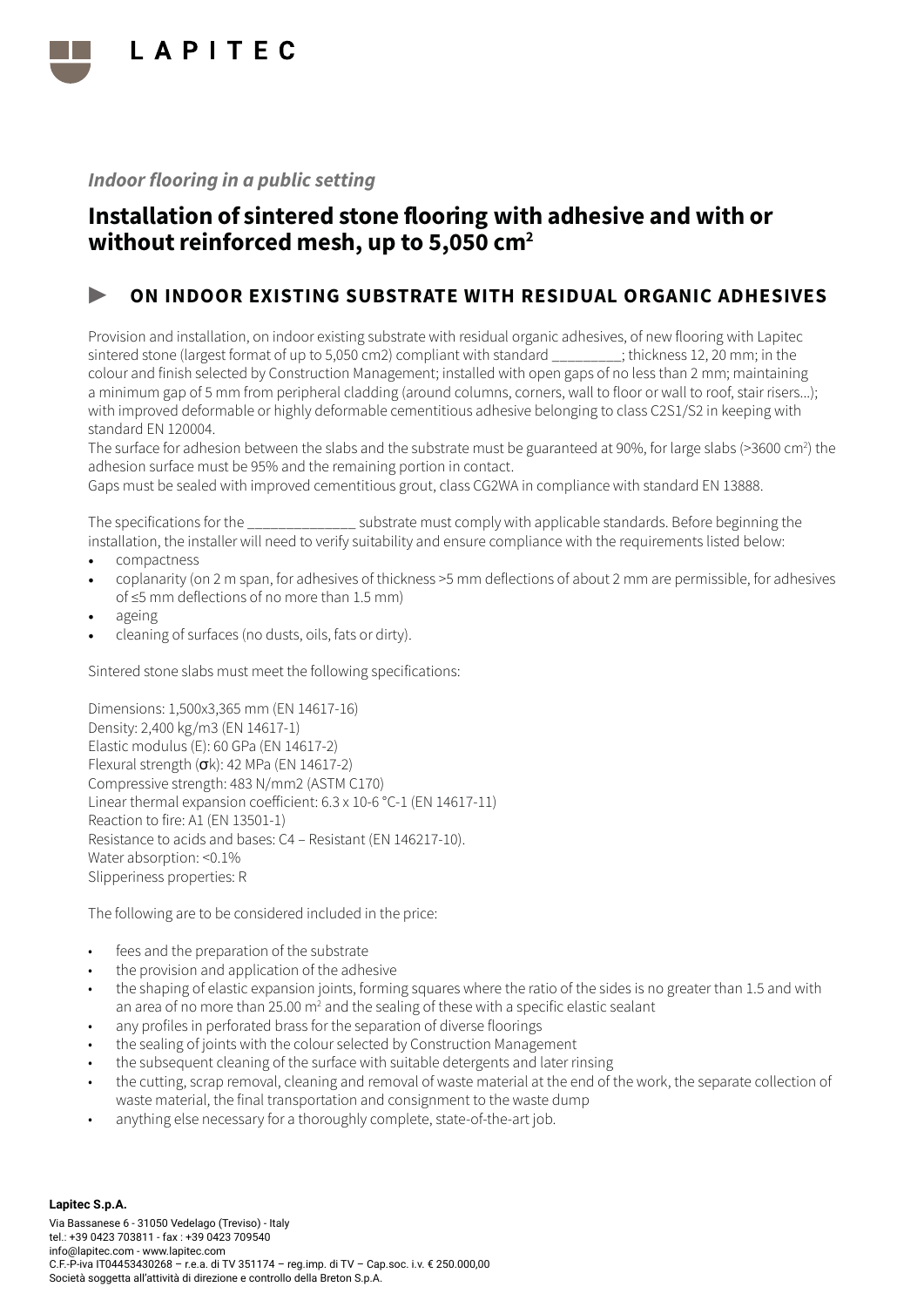

## Installation of sintered stone flooring with adhesive and with or without reinforced mesh, up to 5,050 cm<sup>2</sup>

### ON INDOOR EXISTING TILES OR MOSAIC OR STONES

Provision and installation, on indoor existing tiles, mosaic tiles or stones, of new flooring with Lapitec sintered stone (largest format of up to 5,050 cm2) compliant with standard \_\_\_\_\_\_\_\_\_; thickness 12, 20 mm; in the colour and finish selected by Construction Management; installed with open gaps of no less than 2 mm; maintaining a minimum gap of 5 mm from peripheral cladding (around columns, corners, wall to floor or wall to roof, stair risers...); with improved cementitious adhesive belonging to class C2 in keeping with standard EN 120004.

The surface for adhesion between the slabs and the substrate must be guaranteed at 90%, for large slabs (>3600 cm<sup>2</sup>) the adhesion surface must be 95% and the remaining portion in contact.

Gaps must be sealed with improved cementitious grout, class CG2WA in compliance with standard EN 13888.

The specifications for the \_\_\_\_\_\_\_\_\_\_\_\_\_\_ substrate must comply with applicable standards. Before beginning the installation, the installer will need to verify suitability and ensure compliance with the requirements listed below:

- compactness
- coplanarity (on 2 m span, for adhesives of thickness >5 mm deflections of about 2 mm are permissible, for adhesives of ≤5 mm deflections of no more than 1.5 mm)
- ageing
- cleaning of surfaces (no dusts, oils, fats or dirty).

Sintered stone slabs must meet the following specifications:

Dimensions: 1,500x3,365 mm (EN 14617-16) Density: 2,400 kg/m3 (EN 14617-1) Elastic modulus (E): 60 GPa (EN 14617-2) Flexural strength  $(\sigma k)$ : 42 MPa (EN 14617-2) Compressive strength: 483 N/mm2 (ASTM C170) Linear thermal expansion coefficient: 6.3 x 10-6 °C-1 (EN 14617-11) Reaction to fire: A1 (EN 13501-1) Resistance to acids and bases: C4 – Resistant (EN 146217-10). Water absorption: <0.1% Slipperiness properties: R

- fees and the preparation of the substrate
- the provision and application of the adhesive
- the shaping of elastic expansion joints, forming squares where the ratio of the sides is no greater than 1.5 and with an area of no more than 25.00 m<sup>2</sup> and the sealing of these with a specific elastic sealant
- any profiles in perforated brass for the separation of diverse floorings
- the sealing of joints with the colour selected by Construction Management
- the subsequent cleaning of the surface with suitable detergents and later rinsing
- the cutting, scrap removal, cleaning and removal of waste material at the end of the work, the separate collection of waste material, the final transportation and consignment to the waste dump
- anything else necessary for a thoroughly complete, state-of-the-art job.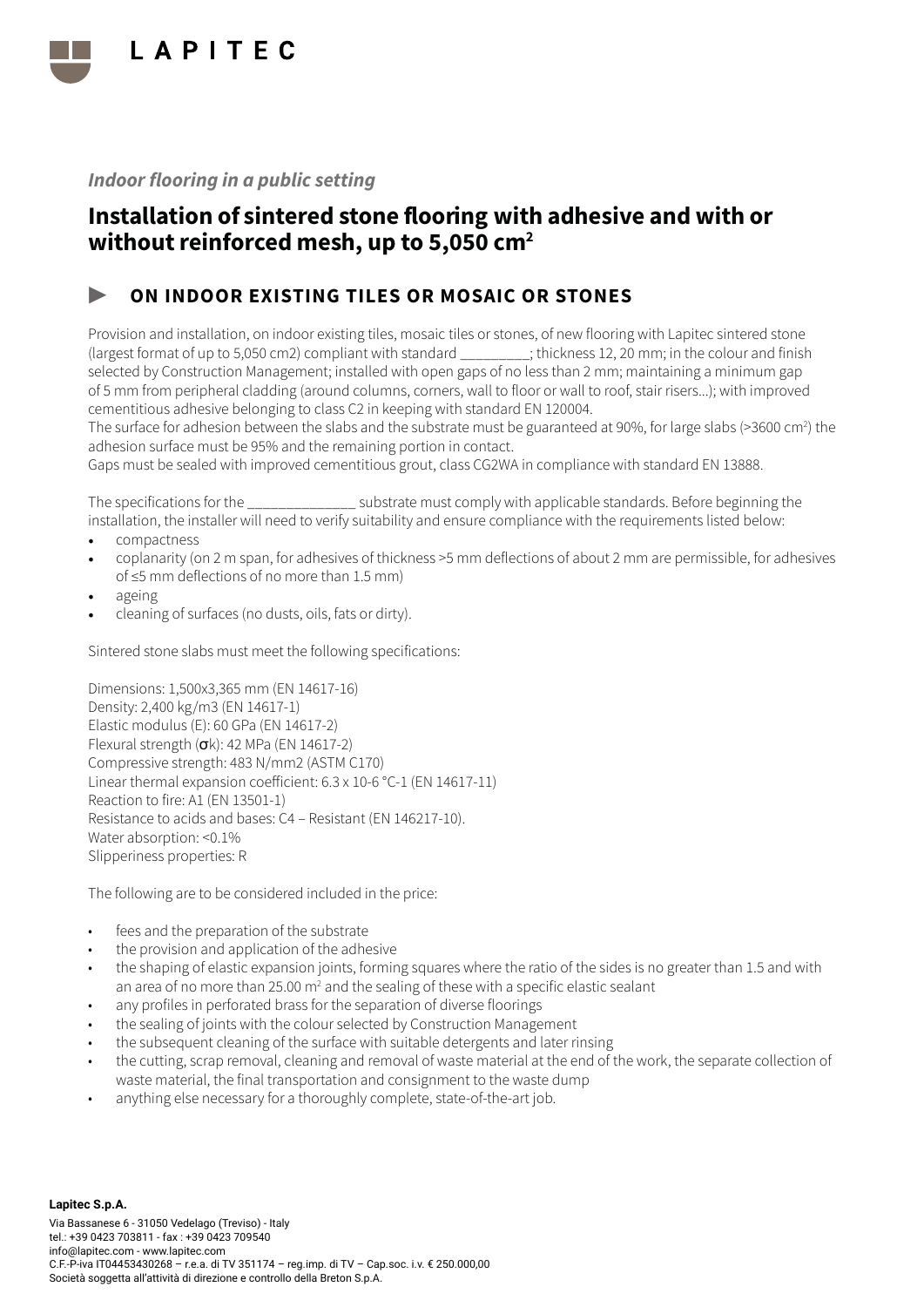

## Installation of sintered stone flooring with adhesive and with or without reinforced mesh, up to 5,050 cm<sup>2</sup>

### ON INDOOR CEMENTITIOUS SCREED WITHOUT HEATING

Provision and installation, on indoor cementitious screed without heating, of new flooring with Lapitec sintered stone (largest format of up to 5,050 cm2) compliant with standard \_\_\_\_\_\_\_\_\_; thickness 12, 20 mm; in the colour and finish selected by Construction Management; installed with open gaps of no less than 2 mm; maintaining a minimum gap of 5 mm from peripheral cladding (around columns, corners, wall to floor or wall to roof, stair risers...); with improved deformable or highly deformable cementitious adhesive belonging to class C2S1/S2 in keeping with standard EN 120004.

The surface for adhesion between the slabs and the substrate must be guaranteed at 90%, for large slabs (>3600 cm2) the adhesion surface must be 95% and the remaining portion in contact.

Gaps must be sealed with improved cementitious grout, class CG2WA in compliance with standard EN 13888.

The specifications for the  $\sim$  substrate must comply with applicable standards. Before beginning the installation, the installer will need to verify suitability and ensure compliance with the requirements listed below:

- compactness
- coplanarity (on 2 m span, for adhesives of thickness >5 mm deflections of about 2 mm are permissible, for adhesives of ≤5 mm deflections of no more than 1.5 mm)
- ageing
- cleaning of surfaces (no dusts, oils, fats or dirty).

Sintered stone slabs must meet the following specifications:

Dimensions: 1,500x3,365 mm (EN 14617-16) Density: 2,400 kg/m3 (EN 14617-1) Elastic modulus (E): 60 GPa (EN 14617-2) Flexural strength  $(\sigma k)$ : 42 MPa (EN 14617-2) Compressive strength: 483 N/mm2 (ASTM C170) Linear thermal expansion coefficient: 6.3 x 10-6 °C-1 (EN 14617-11) Reaction to fire: A1 (EN 13501-1) Resistance to acids and bases: C4 – Resistant (EN 146217-10). Water absorption: <0.1% Slipperiness properties: R

- fees and the preparation of the substrate
- the provision and application of the adhesive
- the shaping of elastic expansion joints, forming squares where the ratio of the sides is no greater than 1.5 and with an area of no more than 25.00 m<sup>2</sup> and the sealing of these with a specific elastic sealant
- any profiles in perforated brass for the separation of diverse floorings
- the sealing of joints with the colour selected by Construction Management
- the subsequent cleaning of the surface with suitable detergents and later rinsing
- the cutting, scrap removal, cleaning and removal of waste material at the end of the work, the separate collection of waste material, the final transportation and consignment to the waste dump
- anything else necessary for a thoroughly complete, state-of-the-art job.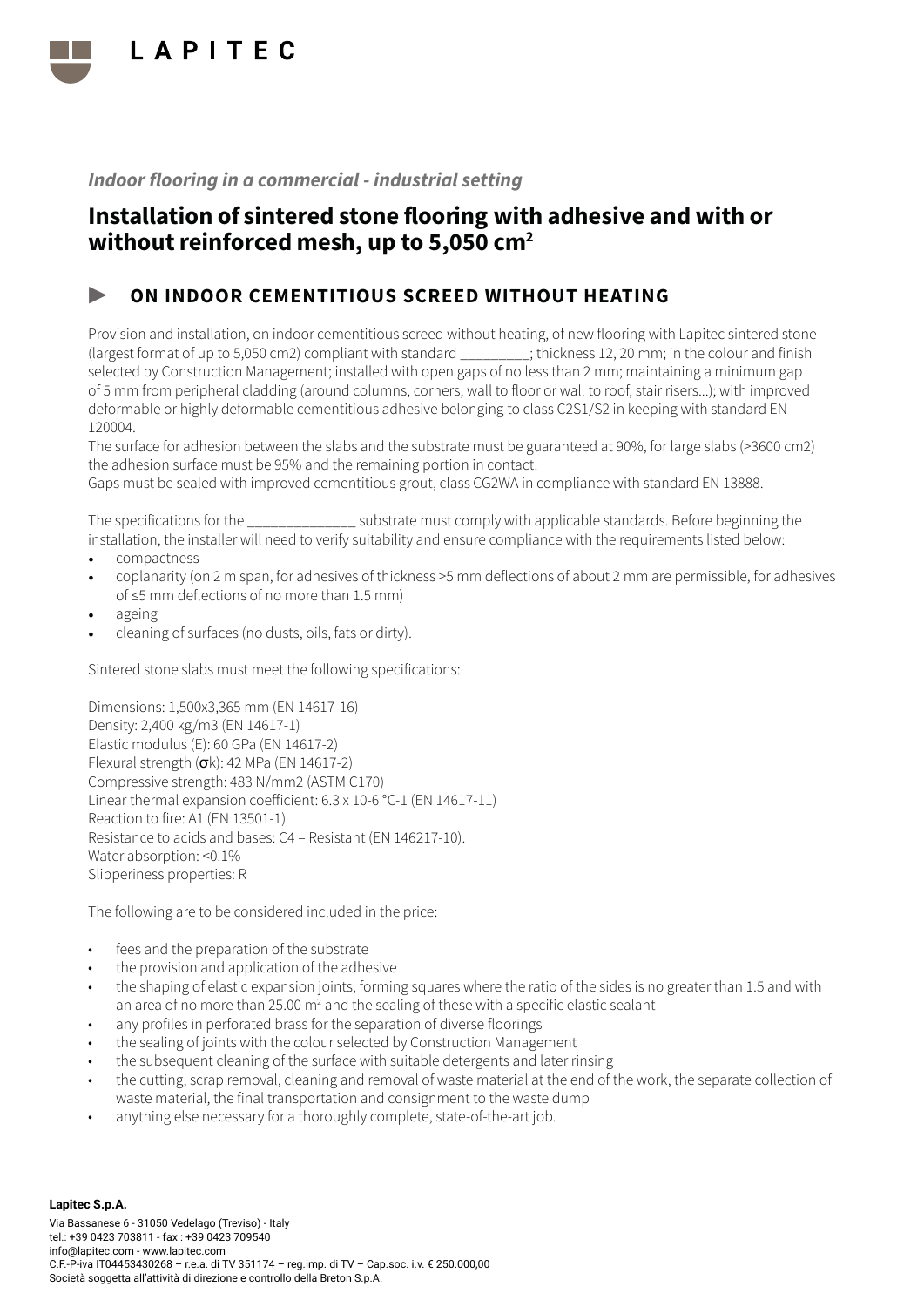

## Installation of sintered stone flooring with adhesive and with or without reinforced mesh, up to 5,050 cm<sup>2</sup>

### ON INDOOR CONCRETE SUBSTRATE

Provision and installation, on indoor concrete substrate, of new flooring with Lapitec sintered stone (largest format of up to 5,050 cm2) compliant with standard \_\_\_\_\_\_\_\_\_; thickness 12, 20 mm; in the colour and finish selected by Construction Management; installed with open gaps of no less than 2 mm; maintaining a minimum gap of 5 mm from peripheral cladding (around columns, corners, wall to floor or wall to roof, stair risers...); with improved cementitious adhesive belonging to class C2 in keeping with standard EN 120004.

The surface for adhesion between the slabs and the substrate must be guaranteed at 90%, for large slabs (>3600 cm2) the adhesion surface must be 95% and the remaining portion in contact.

Gaps must be sealed with improved cementitious grout, class CG2WA in compliance with standard EN 13888.

The specifications for the \_\_\_\_\_\_\_\_\_\_\_\_\_\_ substrate must comply with applicable standards. Before beginning the installation, the installer will need to verify suitability and ensure compliance with the requirements listed below:

- compactness
- coplanarity (on 2 m span, for adhesives of thickness >5 mm deflections of about 2 mm are permissible, for adhesives of ≤5 mm deflections of no more than 1.5 mm)
- ageing
- cleaning of surfaces (no dusts, oils, fats or dirty).

Sintered stone slabs must meet the following specifications:

Dimensions: 1,500x3,365 mm (EN 14617-16) Density: 2,400 kg/m3 (EN 14617-1) Elastic modulus (E): 60 GPa (EN 14617-2) Flexural strength  $(\sigma k)$ : 42 MPa (EN 14617-2) Compressive strength: 483 N/mm2 (ASTM C170) Linear thermal expansion coefficient: 6.3 x 10-6 °C-1 (EN 14617-11) Reaction to fire: A1 (EN 13501-1) Resistance to acids and bases: C4 – Resistant (EN 146217-10). Water absorption: <0.1% Slipperiness properties: R

- fees and the preparation of the substrate
- the provision and application of the adhesive
- the shaping of elastic expansion joints, forming squares where the ratio of the sides is no greater than 1.5 and with an area of no more than 25.00 m<sup>2</sup> and the sealing of these with a specific elastic sealant
- any profiles in perforated brass for the separation of diverse floorings
- the sealing of joints with the colour selected by Construction Management
- the subsequent cleaning of the surface with suitable detergents and later rinsing
- the cutting, scrap removal, cleaning and removal of waste material at the end of the work, the separate collection of waste material, the final transportation and consignment to the waste dump
- anything else necessary for a thoroughly complete, state-of-the-art job.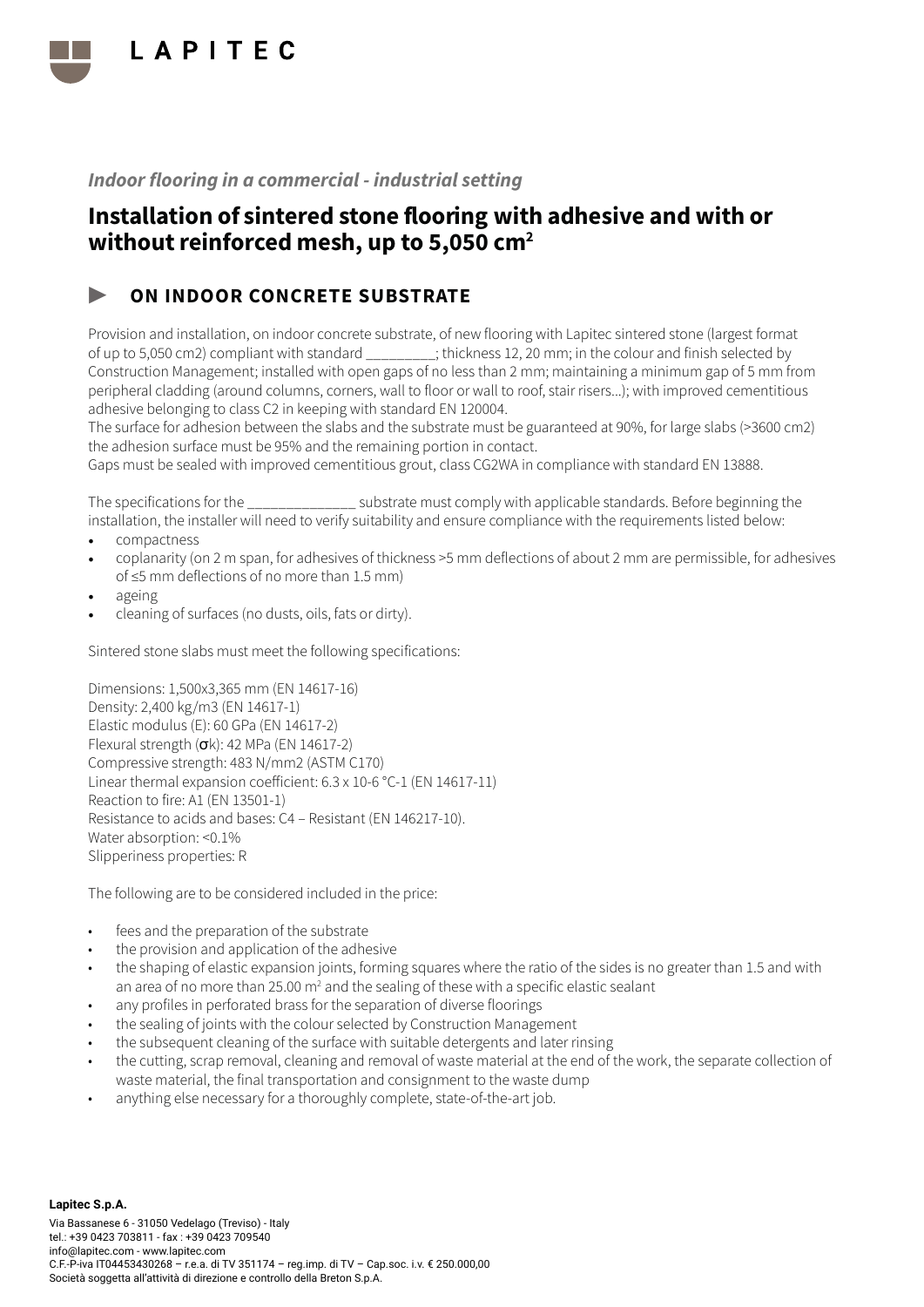

## Installation of sintered stone flooring with adhesive and with or without reinforced mesh, up to 5,050 cm<sup>2</sup>

### ▶ ON INDOOR AREA WATERPROOFED WITH LIQUID CEMENTITIOUS PRODUCTS

Provision and installation, on indoor area waterproofed with liquid cementitious products, of new flooring with Lapitec sintered stone (largest format of up to 5,050 cm2) compliant with standard \_\_\_\_\_\_\_\_\_; thickness 12, 20 mm; in the colour and finish selected by Construction Management; installed with open gaps of no less than 2 mm; maintaining a minimum gap of 5 mm from peripheral cladding (around columns, corners, wall to floor or wall to roof, stair risers...); with improved cementitious adhesive belonging to class C2 in keeping with standard EN 120004.

The surface for adhesion between the slabs and the substrate must be guaranteed at 90%, for large slabs (>3600 cm2) the adhesion surface must be 95% and the remaining portion in contact.

Gaps must be sealed with improved cementitious grout, class CG2WA in compliance with standard EN 13888.

The specifications for the \_\_\_\_\_\_\_\_\_\_\_\_\_\_ substrate must comply with applicable standards. Before beginning the installation, the installer will need to verify suitability and ensure compliance with the requirements listed below:

- compactness
- coplanarity (on 2 m span, for adhesives of thickness >5 mm deflections of about 2 mm are permissible, for adhesives of ≤5 mm deflections of no more than 1.5 mm)
- ageing
- cleaning of surfaces (no dusts, oils, fats or dirty).

Sintered stone slabs must meet the following specifications:

Dimensions: 1,500x3,365 mm (EN 14617-16) Density: 2,400 kg/m3 (EN 14617-1) Elastic modulus (E): 60 GPa (EN 14617-2) Flexural strength  $(\sigma k)$ : 42 MPa (EN 14617-2) Compressive strength: 483 N/mm2 (ASTM C170) Linear thermal expansion coefficient: 6.3 x 10-6 °C-1 (EN 14617-11) Reaction to fire: A1 (EN 13501-1) Resistance to acids and bases: C4 – Resistant (EN 146217-10). Water absorption: <0.1% Slipperiness properties: R

- fees and the preparation of the substrate
- the provision and application of the adhesive
- the shaping of elastic expansion joints, forming squares where the ratio of the sides is no greater than 1.5 and with an area of no more than 25.00 m<sup>2</sup> and the sealing of these with a specific elastic sealant
- any profiles in perforated brass for the separation of diverse floorings
- the sealing of joints with the colour selected by Construction Management
- the subsequent cleaning of the surface with suitable detergents and later rinsing
- the cutting, scrap removal, cleaning and removal of waste material at the end of the work, the separate collection of waste material, the final transportation and consignment to the waste dump
- anything else necessary for a thoroughly complete, state-of-the-art job.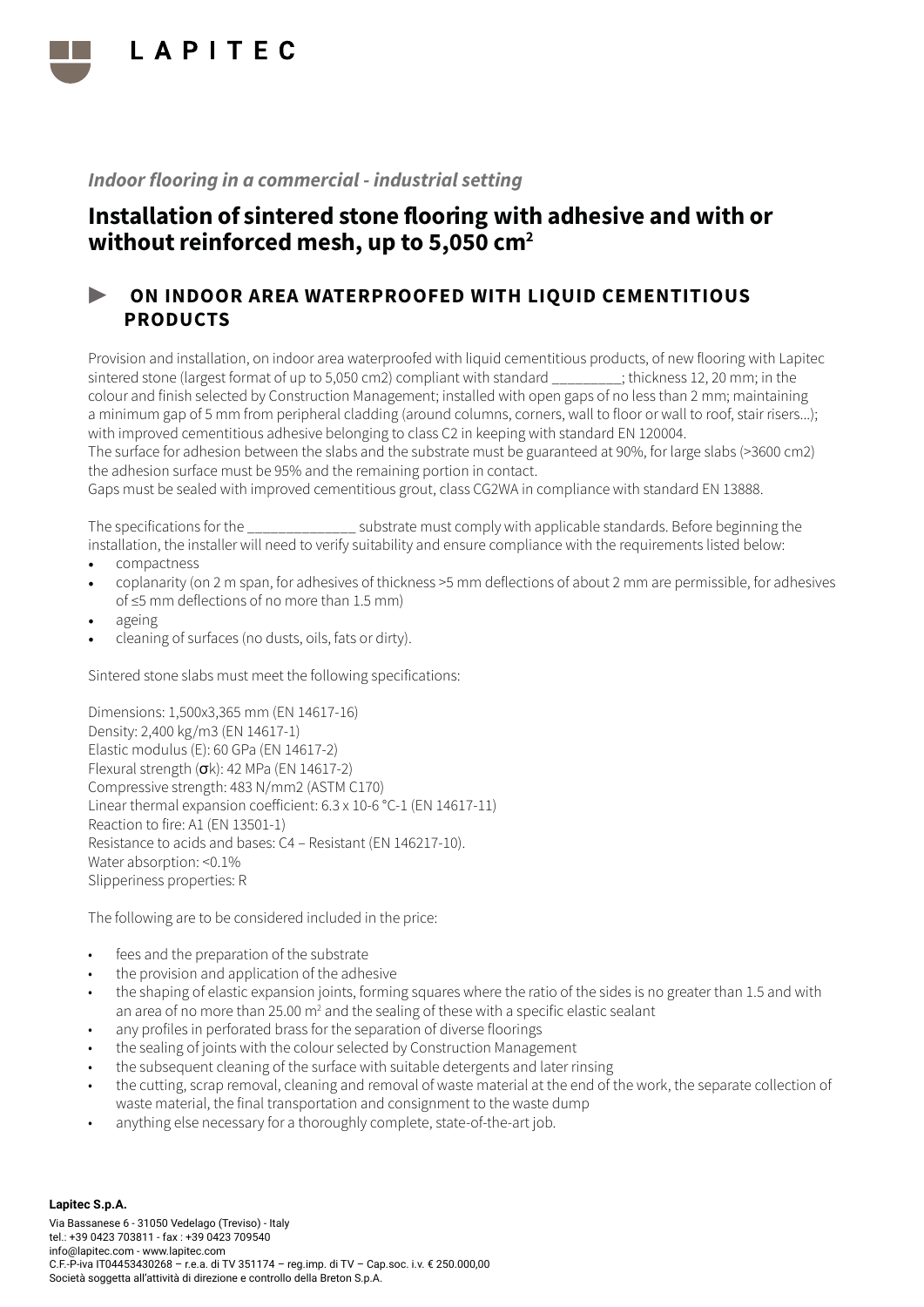

## Installation of sintered stone flooring with adhesive and with or without reinforced mesh, up to 5,050 cm<sup>2</sup>

### ON INDOOR EXISTING SUBSTRATE WITH RESIDUAL ORGANIC ADHESIVES

Provision and installation, on indoor substrate with residual organic adhesives, of new flooring with Lapitec sintered stone (largest format of up to 5,050 cm2) compliant with standard \_\_\_\_\_\_\_\_\_; thickness 12, 20 mm; in the colour and finish selected by Construction Management; installed with open gaps of no less than 2 mm; maintaining a minimum gap of 5 mm from peripheral cladding (around columns, corners, wall to floor or wall to roof, stair risers...); with improved deformable or highly deformable cementitious adhesive belonging to class C2S1/S2 in keeping with standard EN 120004.

The surface for adhesion between the slabs and the substrate must be guaranteed at 90%, for large slabs (>3600 cm2) the adhesion surface must be 95% and the remaining portion in contact.

Gaps must be sealed with improved cementitious grout, class CG2WA in compliance with standard EN 13888.

The specifications for the  $\sim$  substrate must comply with applicable standards. Before beginning the installation, the installer will need to verify suitability and ensure compliance with the requirements listed below:

- compactness
- coplanarity (on 2 m span, for adhesives of thickness >5 mm deflections of about 2 mm are permissible, for adhesives of ≤5 mm deflections of no more than 1.5 mm)
- ageing
- cleaning of surfaces (no dusts, oils, fats or dirty).

Sintered stone slabs must meet the following specifications:

Dimensions: 1,500x3,365 mm (EN 14617-16) Density: 2,400 kg/m3 (EN 14617-1) Elastic modulus (E): 60 GPa (EN 14617-2) Flexural strength  $(\sigma k)$ : 42 MPa (EN 14617-2) Compressive strength: 483 N/mm2 (ASTM C170) Linear thermal expansion coefficient: 6.3 x 10-6 °C-1 (EN 14617-11) Reaction to fire: A1 (EN 13501-1) Resistance to acids and bases: C4 – Resistant (EN 146217-10). Water absorption: <0.1% Slipperiness properties: R

- fees and the preparation of the substrate
- the provision and application of the adhesive
- the shaping of elastic expansion joints, forming squares where the ratio of the sides is no greater than 1.5 and with an area of no more than 25.00 m<sup>2</sup> and the sealing of these with a specific elastic sealant
- any profiles in perforated brass for the separation of diverse floorings
- the sealing of joints with the colour selected by Construction Management
- the subsequent cleaning of the surface with suitable detergents and later rinsing
- the cutting, scrap removal, cleaning and removal of waste material at the end of the work, the separate collection of waste material, the final transportation and consignment to the waste dump
- anything else necessary for a thoroughly complete, state-of-the-art job.